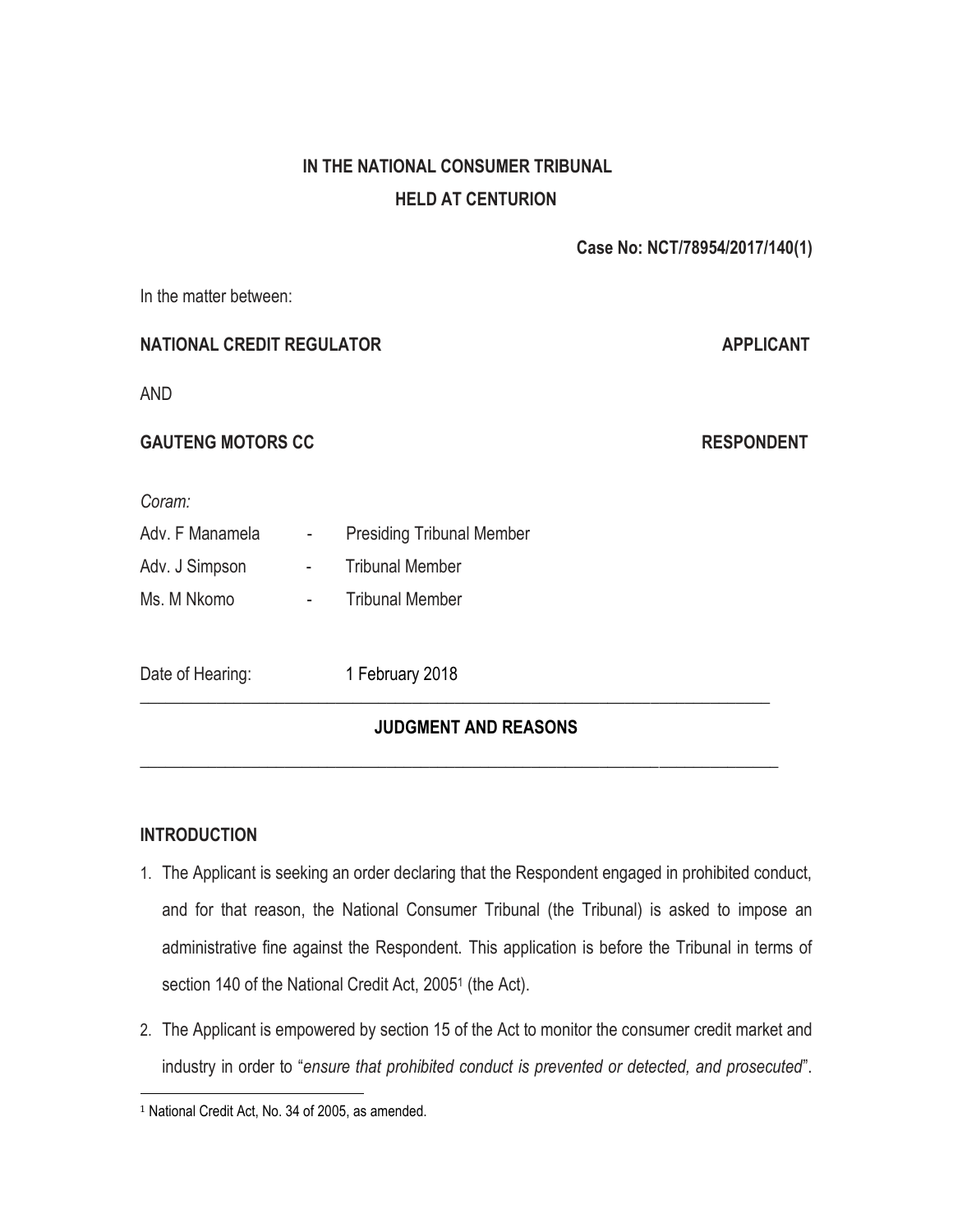The Applicant discovered certain contraventions by the Respondent which involve, *inter alia*, extending credit whilst not registered as a credit provider, and entering into reckless credit agreements.

# **THE PARTIES**

- 3. The Applicant in this matter is the National Credit Regulator (the NCR), a juristic person established in terms of Section 12 of the Act, having its principal address at 127 Fifteenth Road, Randjespark, Midrand, Gauteng (hereinafter referred to as the Applicant).
- 4. The Founding Affidavit of the Applicant is deposed to by Ms. Jacqueline Peters, the Manager responsible for Investigation and Enforcement in the employ of the Applicant. At the hearing the Applicant was represented by Ms. L. Schwartz, an employee of the Applicant.
- 5. The Respondent is Gauteng Motors CC, whose principal place of business is at 489 WF Nkomo Street, Pretoria. The Respondent was not a registered credit provider at the time of the investigation into its activities by the applicant. The Respondent subsequently applied to the Applicant and was registered as a credit provider under Registration Number NCRCP9258 on 15 April 2017<sup>2</sup> . Mr. S. Kelly attended the hearing on behalf of the Respondent.

# **JURISDICTION**

6. The National Consumer Tribunal (the Tribunal) has jurisdiction to hear this matter and has powers conferred upon it in terms of section 150 of the Act to make orders in line with prayers canvassed in the notice of motion.

<sup>2</sup> Page 9 of the hearing transcript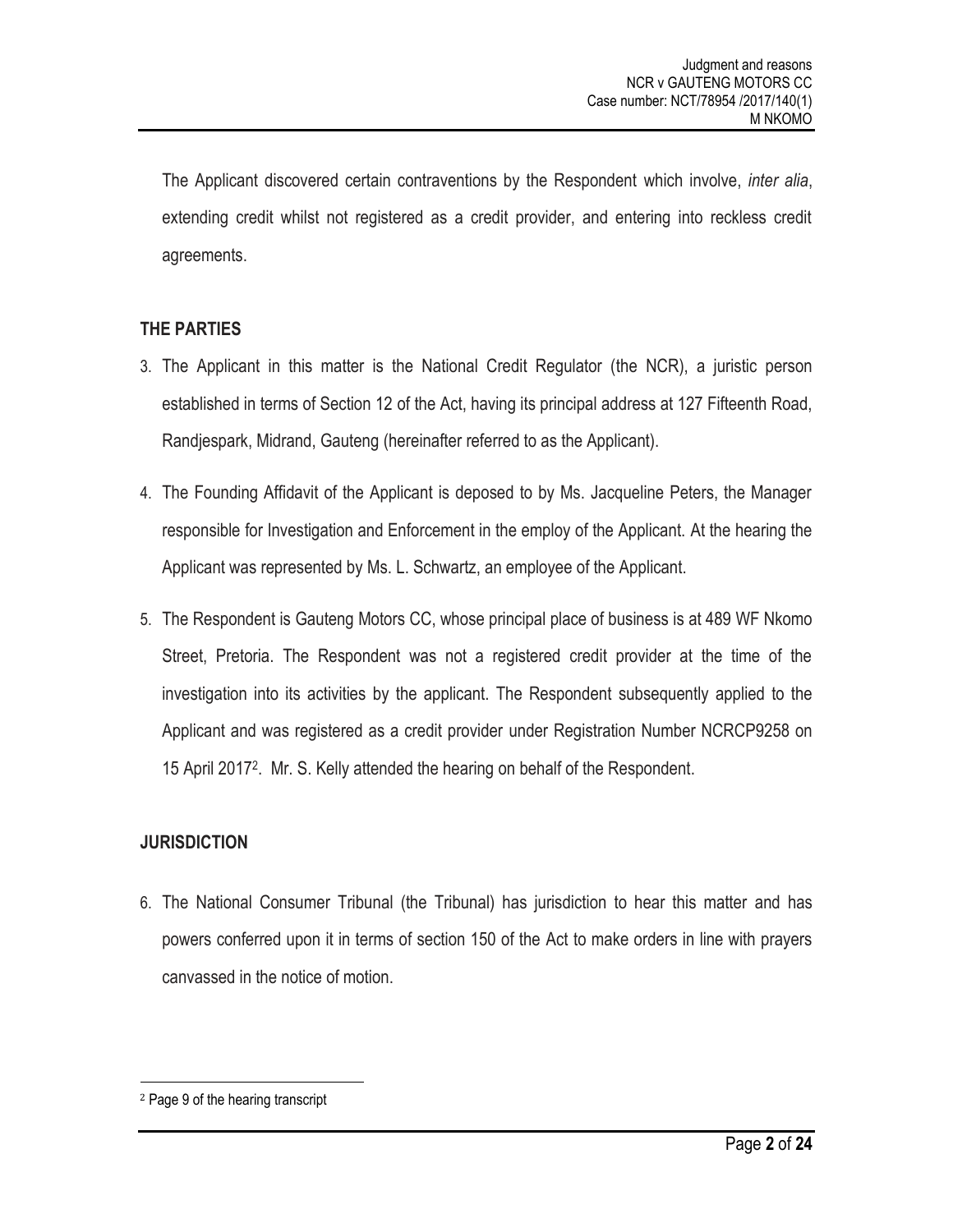# **BACKGROUND FACTS**

- 7. The Applicant's evidence on the founding affidavit points to the investigation conducted on its behalf by Ms. Kgadi Sepuru assisted by Mr. Godfrey Tladi, inspectors appointed by the Applicant to conduct an investigation into the activities of the Respondent in terms of section 25 of the Act. The investigation was prompted by a complaint received on 18 October 2014 from a certain consumer Mr. Elias Elvin Sera Manche. The complaint related to the repossession of the consumer's vehicle by the Respondent; allegedly without following the required enforcement procedures.
- 8. The Respondent is a second hand car dealer, with a business model which entails selling second hand cars and providing finance to purchasers to purchase the vehicles it sells. The Respondent has multiple branches which fall under the same registration certificate. Consumers who purchase vehicles from the Respondent are expected to pay a deposit. The balance of the purchase price, referred to by the Respondent as the 'deferred amount;' is then paid off in instalments ranging from 18 to 36 months. Before taking possession of the vehicle, the consumer enters into an instalment credit agreement with the Respondent. Attached to the agreement is a 'Hire Purchase Agreement", which includes clauses the Applicant found to be in contravention to the Act.
- 9. On 1 December 2015, the Applicant conducted an investigation into the alleged contraventions of the Act by the Respondent. The investigation was initiated in terms of section 136(1) of the Act.
- 10.During the investigation, a random sample of 10 credit agreements was selected at the Respondent's head office. The Respondent's Manager, Yusuf Suliman, was interviewed by the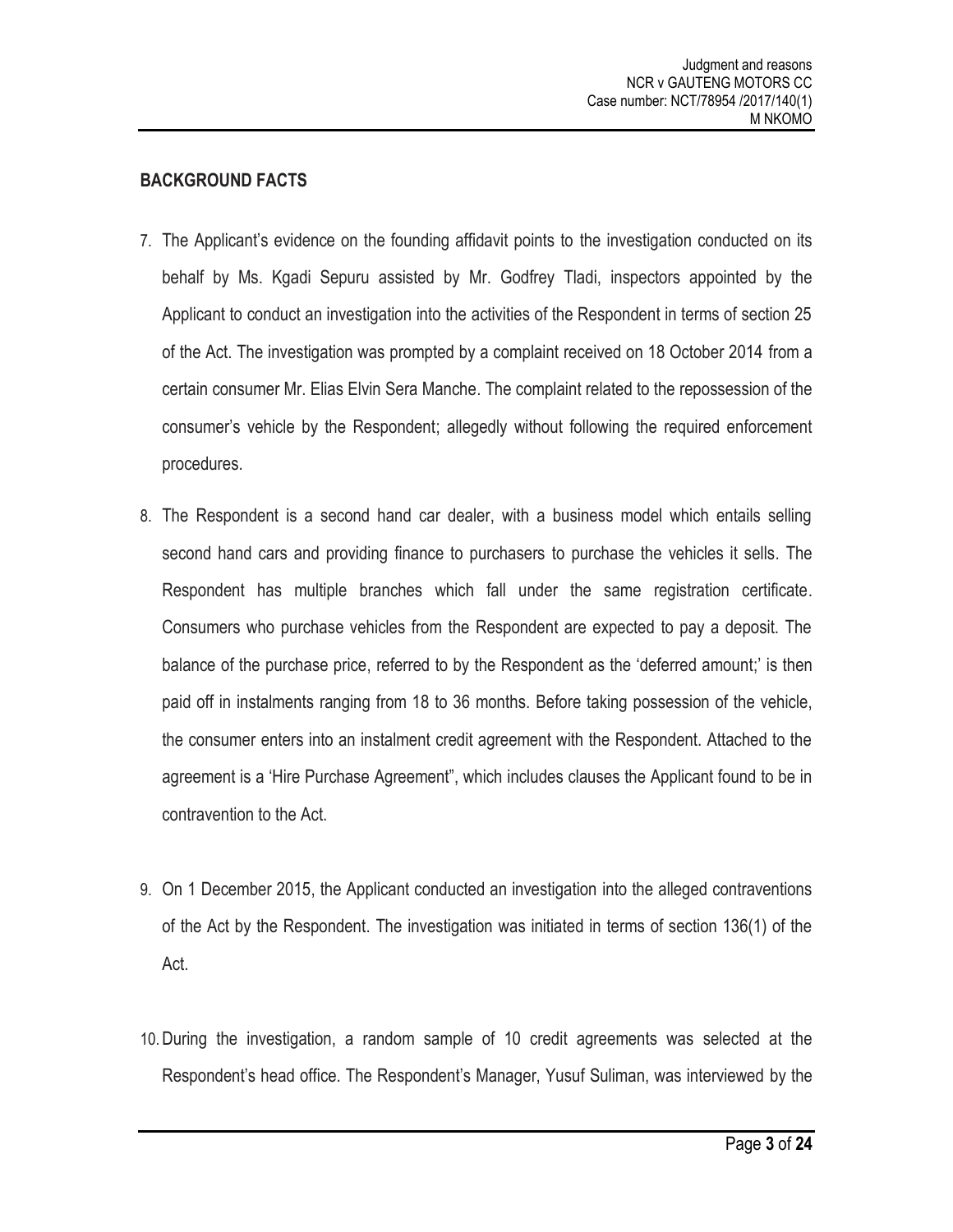Applicant's inspectors. The investigation revealed that the Respondent was involved in various breaches of the Act including the following–

- 10.1. Extending credit whilst not being registered as a credit provider;
- 10.2. Failure to conduct affordability assessments;
- 10.3. Charging consumers costs of credit in excess of the maximum allowed by the Act;
- 10.4. Charging fees and costs not permitted by the Act;
- 10.5. Unlawful provision contained in Respondent's credit agreements, and
- 10.6. Failure to adhere to debt enforcement procedures.

l

11.Based on the outcome of the investigation, the Applicant decided to refer these instances of prohibited conduct against the Respondent to the Tribunal.

# **CONSIDERATION OF THE APPLICABLE LAW TO EVIDENCE ON A DEFAULT BASIS**

- 12.At the hearing, a legal representative, Mr S Kelly, appeared on behalf of the Respondent and applied for a postponement of the matter. The application was opposed by the Applicant. The application for the postponement was refused by the Tribunal and the matter proceeded on a default basis. The reasons for the refusal of the application for postponement now follow.
- 13. The Applicant filed the Section 140(1) application with the Tribunal, and the Tribunal Registrar signed a Notice of Complete Filing on 7 April 2017. The notice of Complete Filing was issued to the parties on 10 April 2017. A summary of how the Respondent responded to the proceedings before the Tribunal is provided below:
- 13.1. Instead of serving the answering affidavit by not later than 4 May 2017, the Respondent filed on 28 July 2017 an application to condone non-compliance with the Tribunal Rules<sup>3</sup>. The Respondent stated under oath that it became aware of the proceedings before the Tribunal

<sup>3</sup> Published under GN 789 in GG 30225 of 28 August 2007 as amended by GenN 428 in GG 34405 of June 2011 (published in terms of the Consumer Protection Act 88 of 2008). GN R203 in GG 38557 of 13 March 2015 and GN 157 in GN 39663 of February 2016.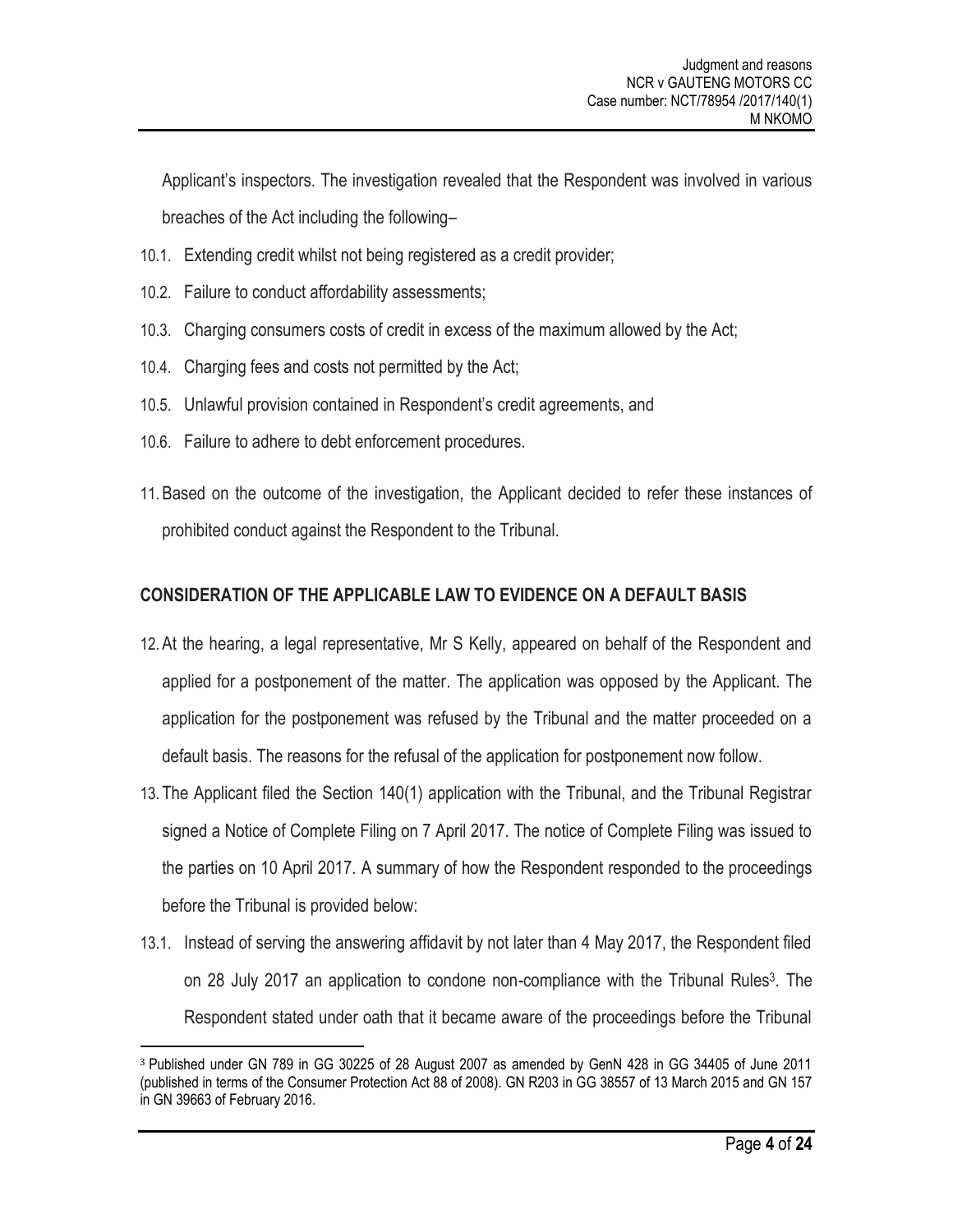on 15 May 2017 when it received by email the notice of set down of the matter. The Applicant did not oppose the condonation application.

- 13.2. On 14 September 2017, the Tribunal granted condonation for the late filing of the answering affidavit, and directed that it be filed within 15 business days of the issuing thereof. Therefore, the answering affidavit should have been served on the Applicant by no later than 6 October 2017, as the condonation ruling was issued on 14 September 2017.
- 13.3. The Respondent did not file its answering affidavit as directed by the Tribunal. The matter was then set down for hearing on 3 November 2017.
- 13.4. On 2 November 2018, the Registrar of the Tribunal removed the matter from the roll as it appeared the Respondent did not receive the notice of set-down. Notwithstanding the removal of the matter from the roll, the Respondent still did not file an answering affidavit nor a condonation application.
- 13.5. On 16 January 2018, the Tribunal Registrar issued a notice of set down for the matter to be heard on 1 February 2018.
- 14.Despite the Tribunal having previously granted condonation for the late filing of the answering affidavit by the Respondent, and directing the Respondent to file its answering affidavit, the Respondent failed to comply.
- 15. The Respondent's legal representative submitted that he received instructions late in the afternoon of the day before the hearing to seek a postponement as the Respondent had appointed a forensic auditor or accountant. In addition, it has been brought to his attention that the Applicant would be abandoning the irregularity of the charges of the interest rate, an aspect the Respondent was focusing on. If the Applicant abandons the claim for the interest, the Respondent's legal representative requested that the Tribunal grants a final postponement, puts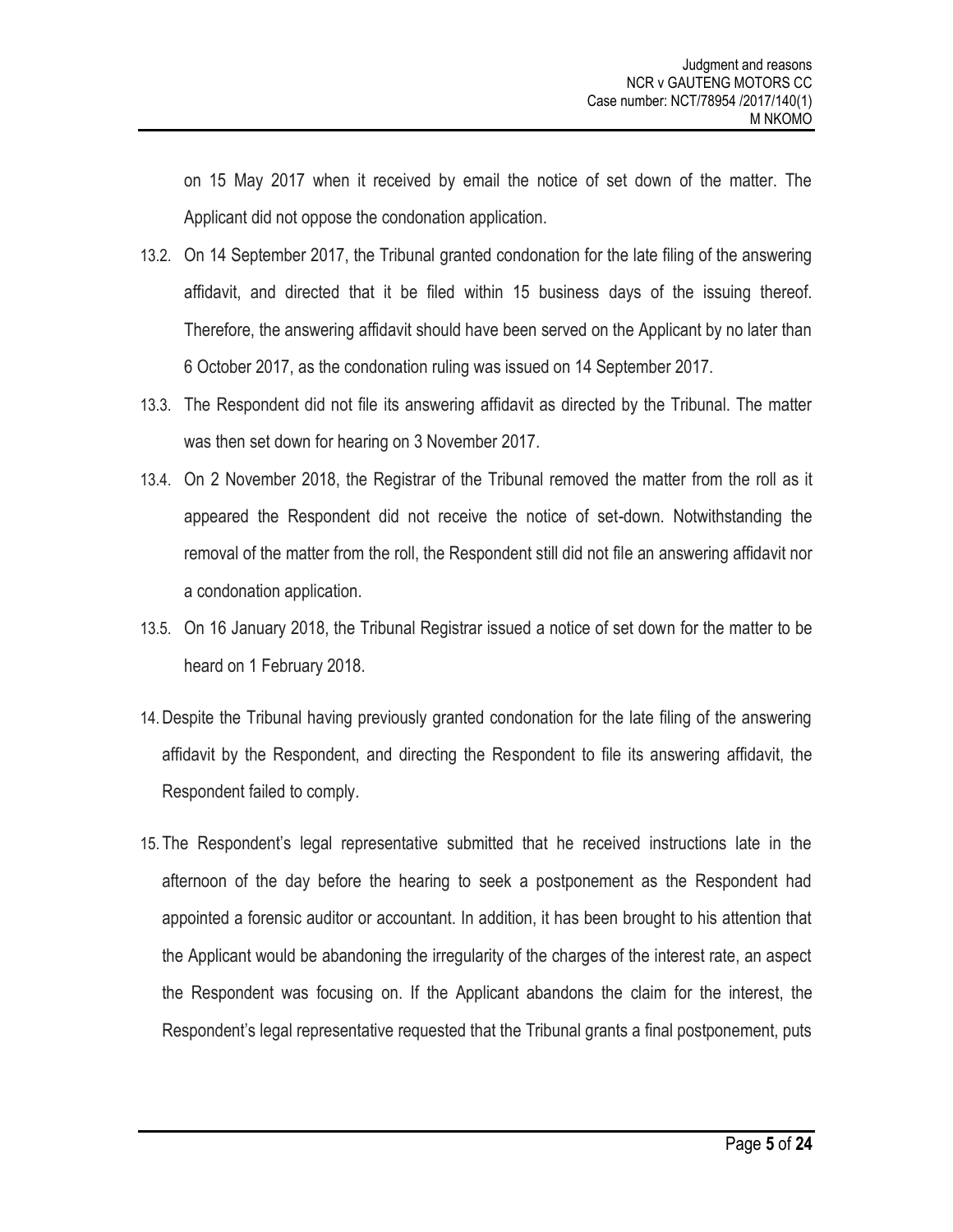the Respondent on strict stringent terms to file their answering affidavit within a week, and enable compliance with the *audi alteram partem* rule.

- 16. The Applicant opposed the request for a postponement, mainly because the Respondent had sufficient time to respond. The Applicant submitted that the Respondent does not have proper reasons for the late filing, and only delays this matter. The Applicant submitted that the Respondent had received the application, and should have applied for condonation timeously. The Applicant was further of the view that the Respondent does not have prospects of success, and that it will not be in the interests of the broader public that the matter be postponed again.
- 17.Having heard the parties, and having taken into account the history of this matter, the Tribunal's findings are as follows-
- 17.1. The Tribunal is satisfied that the Applicant served the application on the Respondent, and the Respondent failed to file any answering affidavit.
- 17.2. The Respondent failed to comply with the terms and requirements of the condonation order granted by the Tribunal. The matter has been repeatedly postponed, giving the Respondent many opportunities to file its answering affidavit. The Respondent's failure to respond is inexcusable.
- 17.3. The application for postponement of the matter was therefore refused.
- 17.4. Rule 13 states that:

*"Any Respondent to an application or referral to the Tribunal may oppose the application or referral by serving an answering affidavit on:-*

- *i. the Applicant; and*
- *ii. every other person on whom the application was served".*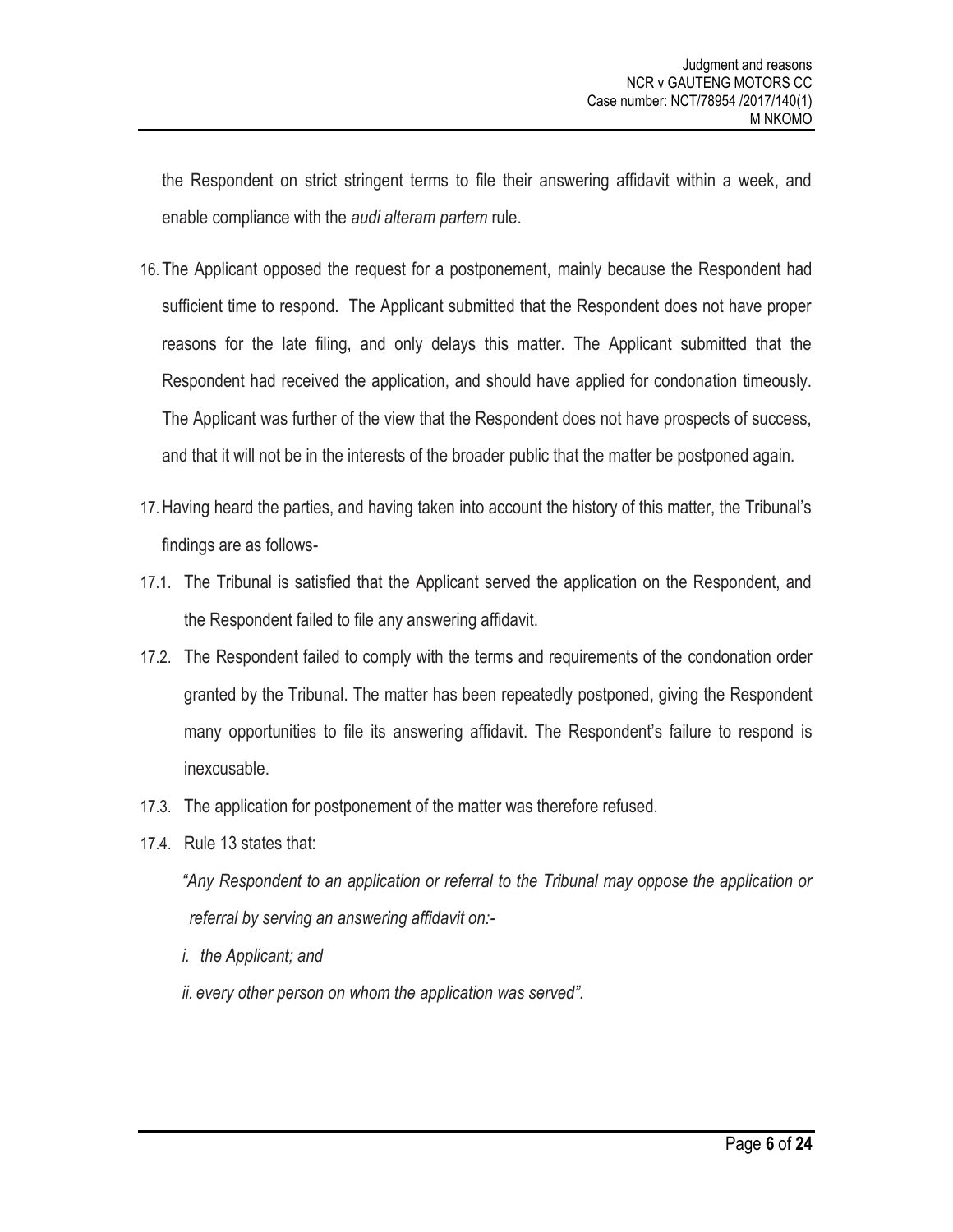- *(2) An answering affidavit to an application or referral other than an application for interim relief must be served on the parties and filed with the Registrar within 15 business days of receipt of such party to the application"*
- 17.5. Rule 13(5) provides as follows:

*"Any fact or allegation in the application or referral not specifically denied or admitted in the answering affidavit will be deemed to have been admitted"*

- 17.6. Therefore, in the absence of any answering affidavit by the Respondent, the Applicant's application and the allegations contained therein are deemed to be admitted.
- 17.7. Although the Applicant did not file a formal application for a default order in terms of Rule 25(2), the Registrar set the matter down for hearing on a default basis due to the pleadings being closed. Rules 25(2) and (3) of the Tribunal Rules, empower the Tribunal to hear this matter on a default basis. Rule 25(3) states that:

*"The Tribunal may make a default order:*

- *i. (2)….*
- *ii. (3) The Tribunal may make a default order-*
- *a. after it has considered or heard any necessary evidence, and*
- *b. if it is satisfied that the application documents were adequately served"*
- 17.8. The Tribunal is satisfied that the requirements for a default hearing have been met, and the hearing therefore proceeded on a default basis.

# **APPLICANT'S SUBMISSIONS**

18. The Applicant's submissions are evidenced from the investigation report it compiled after conducting an investigation into the activities of the Respondent. According to the Applicant, the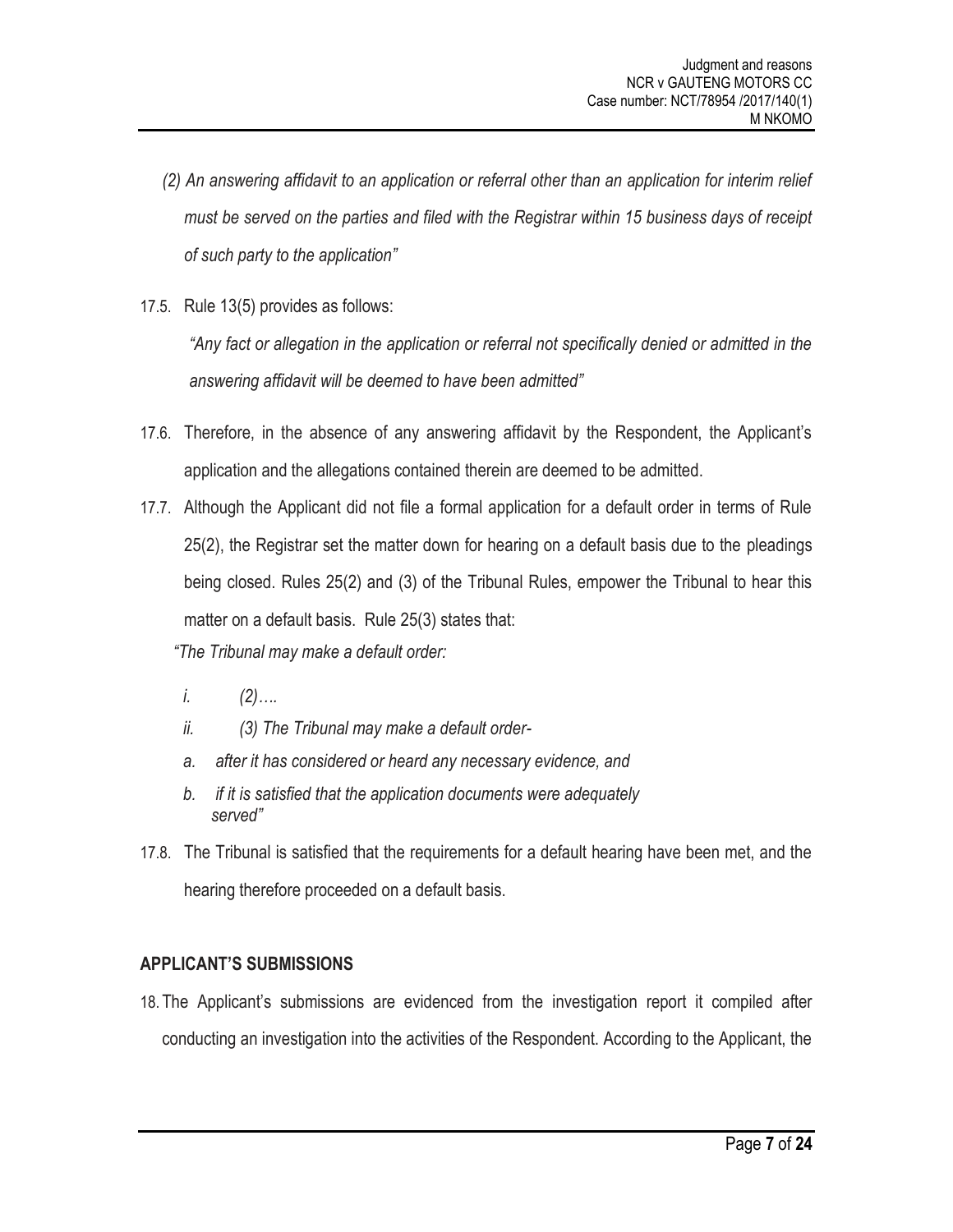investigation uncovered various contraventions of the Act, which are outlined in more detail hereunder:

#### **Failure to register as a Credit Provider**

18.1. According to the Applicant, the Respondent offered and extended credit and entered into credit agreements whilst not being registered as a credit provider as required in terms of section (40)1 of the Act. The Respondent exceeded the thresholds prescribed in terms of section 42 (1) of the Act<sup>4</sup>. The Respondent engaged in offering, making available credit and entering into credit agreements with consumers without being registered to so. Therefore the Respondent contravened section 40 (3) of the Act. The total amount of credit extended to consumers, based on the 10 sample agreements, was R580 164.04 (five hundred and eighty thousand one hundred and sixty rand and four cents).

# **Reckless Credit**

- 18.2. According to the Applicant, the Respondent entered into credit agreements with consumers without taking reasonable steps to assess consumers' financial means, prospects and obligations accurately. The Respondent extended credit based on trust<sup>5</sup> without requiring proof of income in the form of payslips and/or bank statements. In all the files inspected by the Applicant, there was no evidence that the Respondent had verified the consumers' financial obligations. The Respondent failed to conduct credit checks on consumers to determine their debt repayment history.
- 18.3. The Applicant presented details and information about a number of consumers it alleges the Respondent entered into reckless credit agreements with. Eight files (Annexures B1, B3, B4,

<sup>4</sup> Hearing transcript page 14 and pages 126 to 199 attached to the Investigation report compiled by Kgadi Sepuru, an inspector appointed by the Applicant in terms of section 25 of the Act

<sup>5</sup> See Annexures attached to Annexure JP5 being the Investigation Report compiled by Kgadi Sepuru, an Inspector appointed by the Applicant in terms of section 25 of the Act.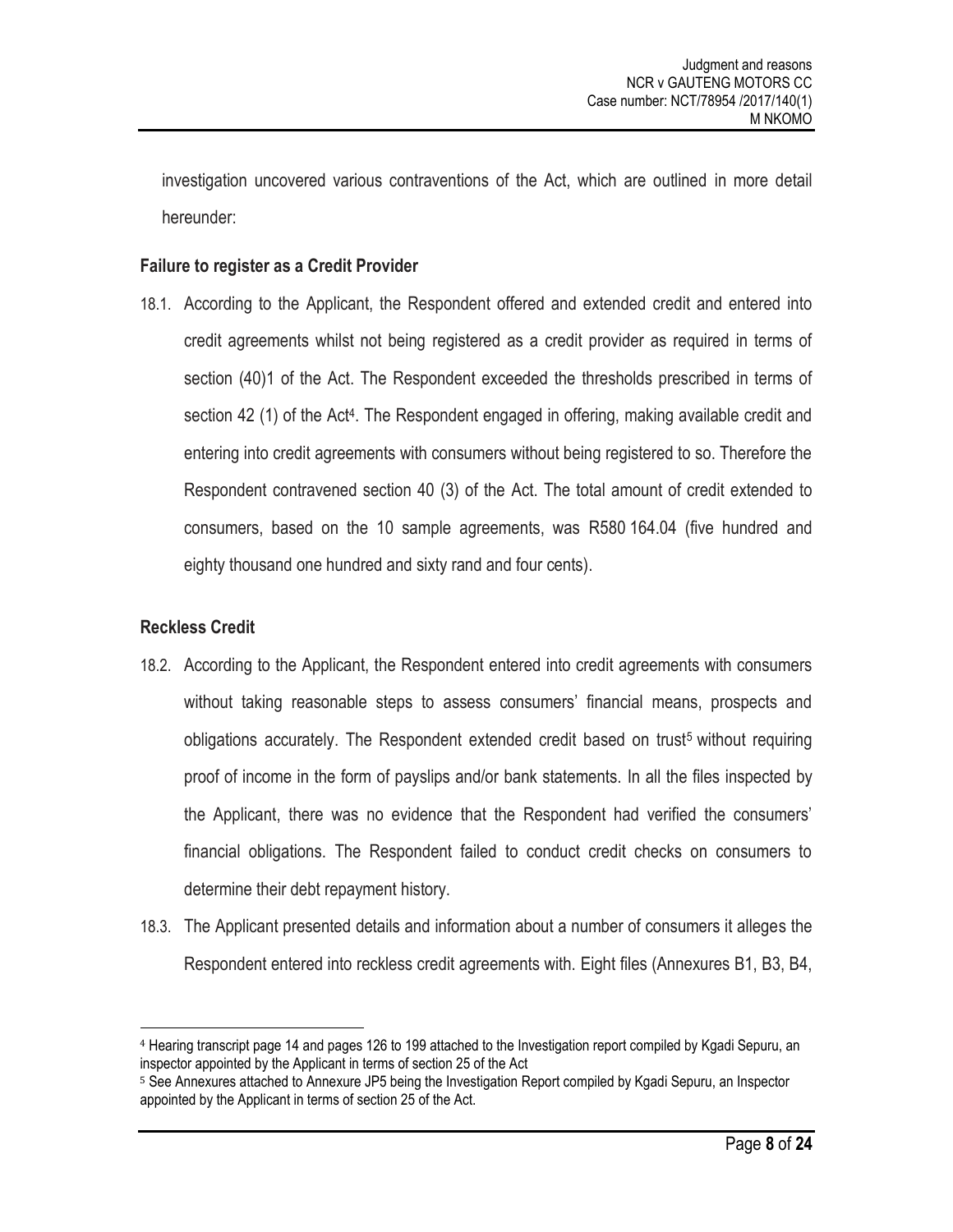B5, B6, B8, B9 and B10)<sup>6</sup> out of the 10 sample files selected, as well as the complainant's file (Annexure F) had no indication in relation to the criteria used in conducting affordability assessment on the consumer.

- 18.4. The failure of the Respondent to establish the existing financial means, prospects and obligations of consumers when extending credit is a contravention of section 81(2)(a)(iii) of the Act.
- 18.5. The Respondent entered into Reckless Credit agreements with consumers and therefore contravened section 81(3) read with section 80 (1) of the Act.

# **Charging Consumers Interest in Excess of the Maximum Rate Allowed by the Act**

18.6. At the hearing, the Applicant decided to abandon this charge.<sup>7</sup>

# **Contraventions relating to the Cost of Credit**

18.7. According to the Hire Purchase contract which is attached to the Instalment Credit Agreements the Respondent enters into with consumers, the Respondent charges consumers extra charges. The exact nature of these extra charges is not disclosed. At the hearing<sup>8</sup>, the Applicant identified two consumers out of the 10 sample files selected, which were charged the extra charge of R1 749.16 (one thousand seven hundred and forty nine rand and sixteen cents) and R6 291.20 (six thousand two hundred and ninety one rand and twenty cents). The exact nature of such charges was not disclosed to the consumers at the time the Respondent extended credit, as evident from Annexures B3 and B5 to the investigation report<sup>9</sup>.

<sup>6</sup> Annexures attached to the Investigation report compiled by Kgadi Sepuru, an inspector appointed by the Applicant in terms of section 25 of the Act.

<sup>7</sup> Hearing transcript 01 February 2018 page 19

<sup>8</sup> Hearing transcript 01 February 2018 page 20

<sup>9</sup> See Annexures attached to Annexure JP5 being the Investigation Report compiled by Kgadi Sepuru, an Inspector appointed by the Applicant in terms of section 25 of the Act.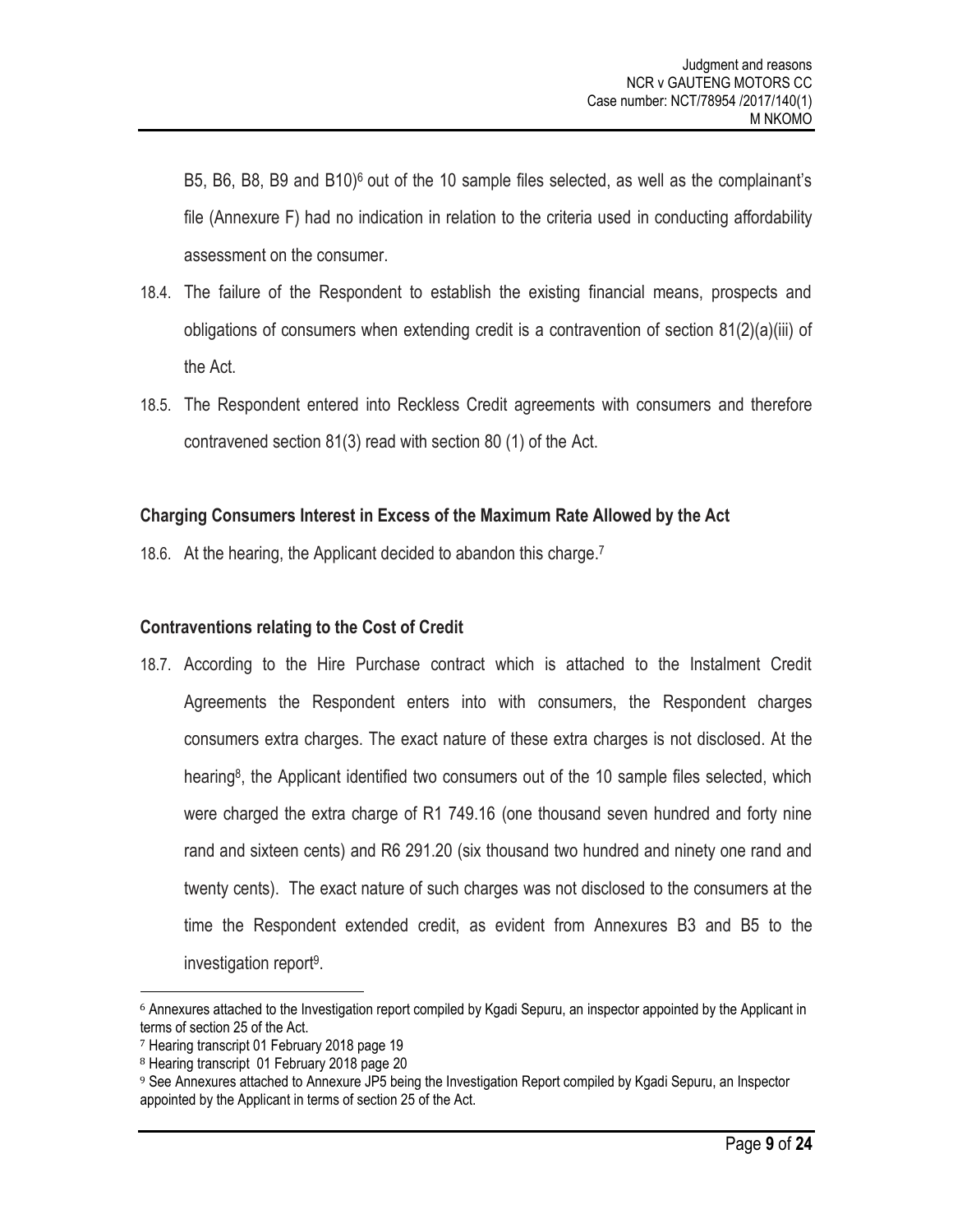18.8. The conduct of the Respondent amounts to a contravention of section 101 (b) read with section 102 and Regulation 31 (2) (c) of the Act.

### **Unlawful Provision**

18.9. The Applicant contends that paragraph 4.11 of the Respondent's credit agreements contains the following clause  $10$ :

"*The Consumer expressly renounces the benefit of the exceptions, revision of accounts, no value received, and de duobus vel pluribus rei denbendi (the right of a co-debtor to claim that all the other co-debtors be joined in any action, each for his proportionate share of the debt), ordinis sue exceussionis (that the debt first be realised from the co-principal debtors), beneticium divisionis (the right to claim a division of the debt between the co-principal debtors). The Consumer acknowledges to be fully acquainted with the contents of these exceptions and the effects of the renunciation thereof".*

- 18.10. Certain common law rights applicable to credit agreements and prescribed by the Act may not be waived in a credit agreement and this includes the exception and revision of accounts, that is, *errori calculi.*
- 18.11. The clause has the effect of waiving all exceptions and constitutes a contravention of section 91 read with section 90(2)( c) and Regulation 32 of the Act.

# **Prohibited Debt Enforcement Practices**

- 18.12. The Applicant submits that according to clause 4.11 of the Instalment Credit Agreement the Respondent enters into with consumers, "the consumer expressly renounces the benefit of the exceptions, revision of accounts, no value received and *de duobus vel pluribus reis debendi….."*
- 18.13. The clause does not apply the required procedures before debt enforcement. In particular, the terms and conditions attached to the clause 12.7.2 provides for the Respondent to take possession of the goods in the event the consumer default in punctual payment of the instalment. With respect to the Complainant, whose car was repossessed by the

<sup>10</sup> Paragraph 4.11 of the Respondent's credit agreement (Annexure B2 of the Investigation Report)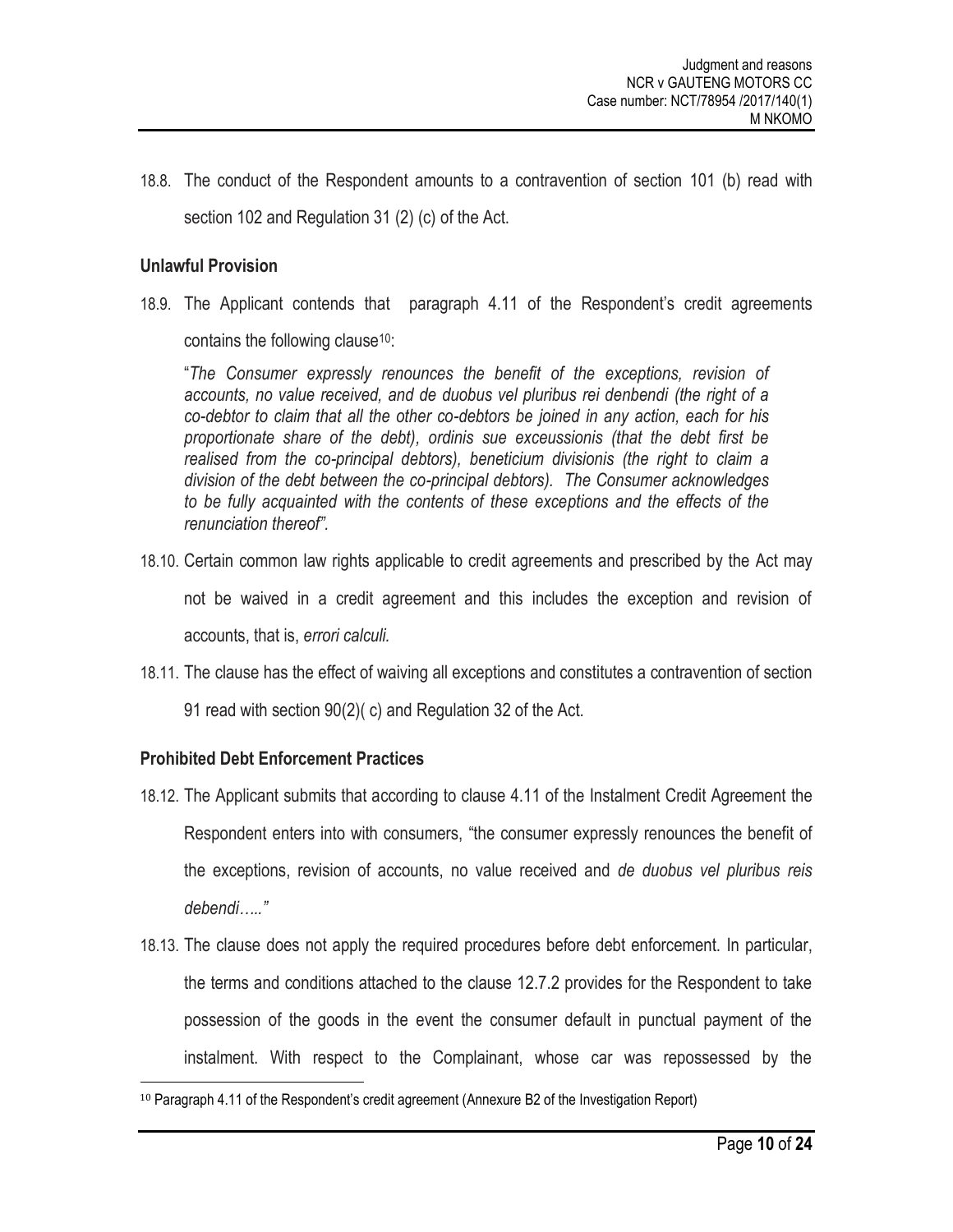Respondent, the Respondent failed to submit a section 129 letter to the Consumer, but relies on a letter<sup>11</sup> submitted in terms of section 11 of the Credit Agreements Act No 75 of 1980, which was repealed by the National Credit Act in terms of section 172 (4) of the Act. The letter sent to the consumer does not inform the consumer of any rights that he had to go see a debt counsellor, nor is the consumer referred to relevant entities that could assist the consumer.

18.14. Failure to apply the required procedures before debt enforcement is a contravention of section 129 read with section 130 of the Act.

#### **RESPONDENT'S SUBMISSIONS**

19. There are no submissions of the Respondent to consider.

# **CONSIDERATION OF THE APPLICABLE LAW AND TRIBUNAL'S FINDINGS**

#### **Failure to Register as a Credit Provider**

20.Section 40(3) of the Act states that –

*"A person who is required in terms of subsection (1) to be registered as a credit provider, but who is not so registered, must not offer, make available or extend credit, enter into a credit agreement or agree to do any of those things."*

- 21.At the time of the investigation by the Applicant, section 40(1) required a person to register as a credit provider if that person, alone or in conjunction with any associated person, is the credit provider with under at least 100 credit agreements, other than incidental credit agreements<sup>12</sup>.
- 22. From the year 2012 to 2014, the Respondent entered into credit agreements which were in excess of the threshold as prescribed in section 42(1) of the Act, and therefore the Respondent should have been registered as a credit provider in terms of the Act.

<sup>11</sup> Page 49 of the bundle

<sup>12</sup> This section has been amended by section 10 of the National Credit Amendment Act No 19 of 2014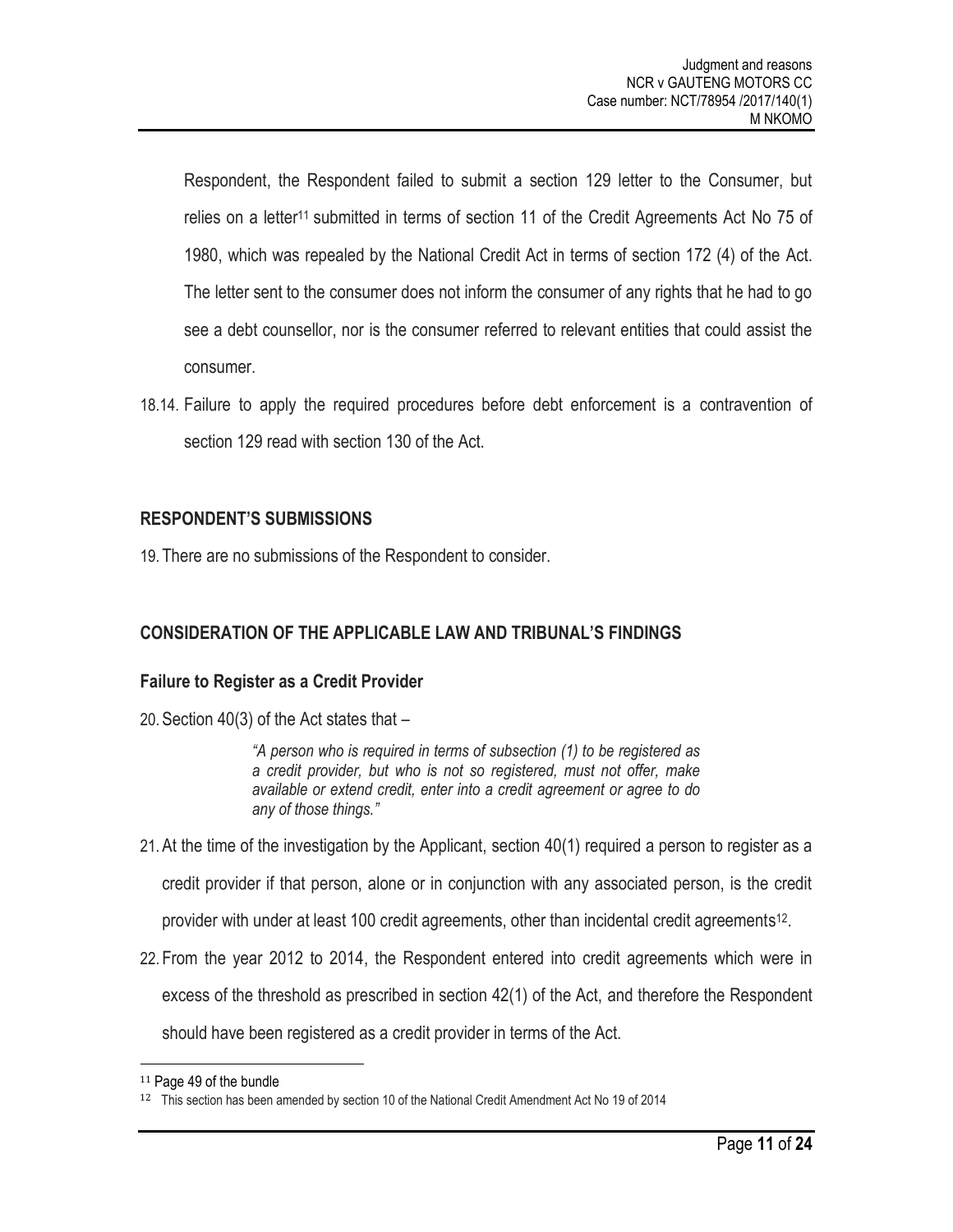- 23.However, section 89 of the Act provides that
	- *(2) Subject to subsections (3) and (4), a credit agreement is unlawful if –*
		- *(a)…*
		- *(b)…*
		- *(c)…*
		- *(d) at the time the agreement was made, the credit provider was unregistered and this Act requires that credit provider to be registered; or*
		- *(e)…*
	- *(3)…*
	- *(4) Subsection (2)(d) does not apply to a credit provider if –*
		- *(a) at the time the credit agreement was made, or within 30 days after that time, the credit provider had applied for registration in terms of section 40, and was awaiting a determination of that application.*
- 24.During the hearing, the Applicant submitted that the Respondent applied for registration and was registered as a credit provider under registration number NCRCP9258 on 17 April 2017<sup>13</sup>. However, during the investigation by the Applicant, the Respondent had not applied for registration but had extended credit in excess of the prescribed threshold. The amount of credit granted by the Respondent exceeded the prescribed threshold of R500 000.00 (five hundred thousand rand), based on a sample of ten credit agreements which were investigated by the Applicant. Accordingly, the protection granted by section 89 of the Act was no longer applicable.
- 25. Therefore, the Tribunal finds a contravention of section 40(1)(a) of the Act by the Respondent.

#### **Reckless Credit**

26.Section 81 of the Act states that –

<sup>13</sup> Hearing transcript page 9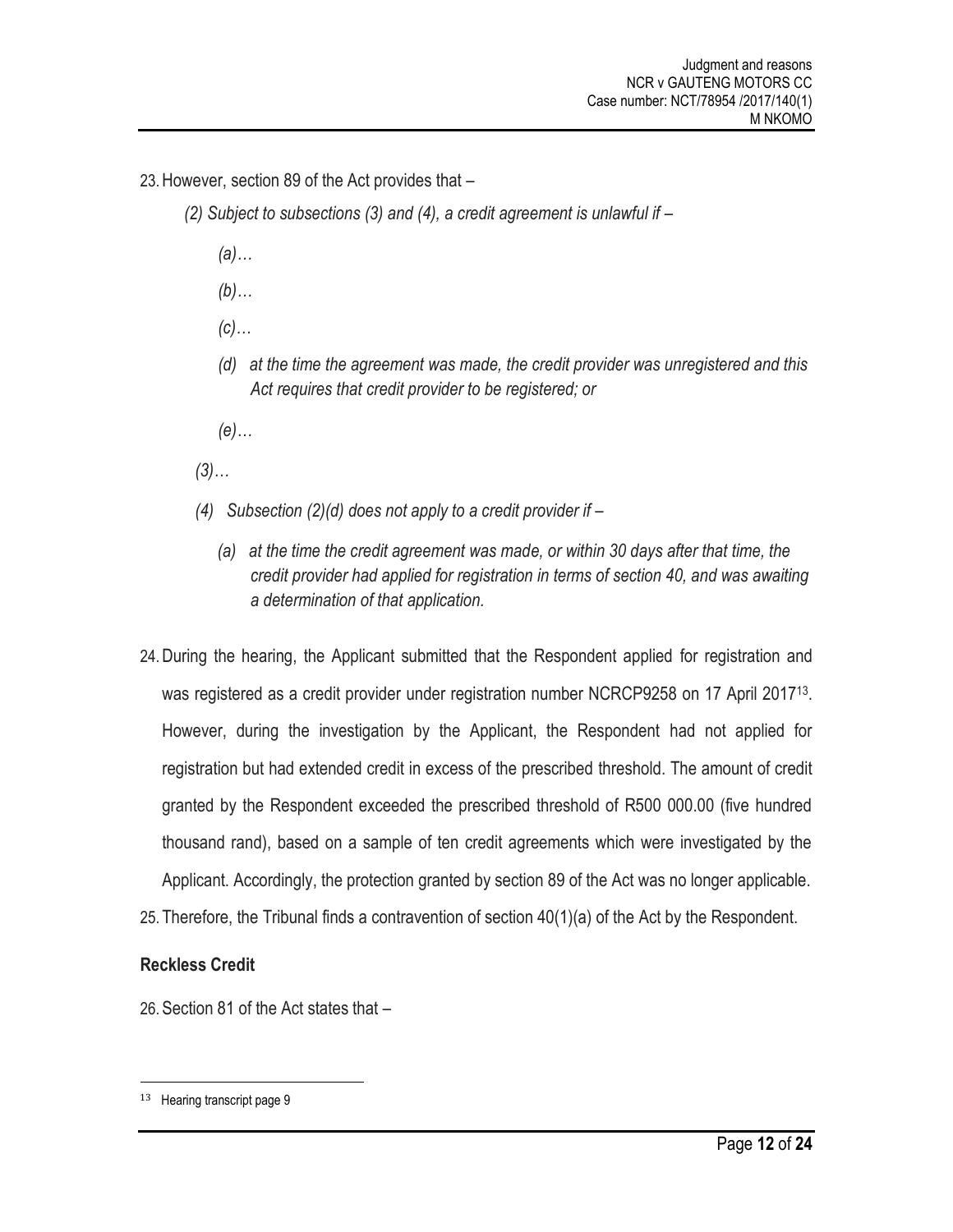- *i. When applying for a credit agreement and while that application is being considered by the credit provider, the prospective consumer must fully and truthfully answer any requests for information made by the credit provider as part of the assessment required by this section.*
- *ii. A credit provider must not enter into a credit agreement without first taking reasonable steps to assess –*
	- *(a) the proposed consumer's –*

- *(i) general understanding and appreciation of the risks and costs of the proposed credit, and of the rights and obligations of a consumer under a credit agreement;*
- *(ii) debt re-payment history as a consumer under credit agreements;*
- *(iii) existing financial means, prospects and obligations; and*
- *(b) whether there is a reasonable basis to conclude that any commercial purpose may prove to be successful, if the consumer has such a purpose for applying for that credit agreement.*
- *iii. A credit provider must not enter into a reckless credit agreement with a consumer.*
- 27. An affordability assessment is a crucial step in the process of granting credit. Hence, section 81(2) of the Act places an obligation on a credit provider to take reasonable steps to assess, among others, the consumer's debt repayment history under credit agreements and the existing financial means, prospects and obligations. Section 81(2) of the Act is written in peremptory language to indicate the weight placed on the process of determining whether a consumer is in a position to service the debt should credit be granted.
- 28. The evidence gathered during the investigation by the Applicant reveals that in all 10 sample files<sup>14</sup> that were selected, there is no indication of affordability assessments being conducted on the consumers who were granted credit by the Respondent. Proof of employment, bank statements and salary advices were not attached to the files. The report states that, when interviewed by the Applicant's inspectors, the Respondent's manager Yusuf Suliman, informed them that the Respondent does not use any kind of mechanism, and qualification to credit is solely based on trust.

<sup>&</sup>lt;sup>14</sup> Annexures B1 to B10 attached to the investigation report compiled by Kgadi Sepuru, an Inspector appointed by the Applicant in terms of section 25 of the Act.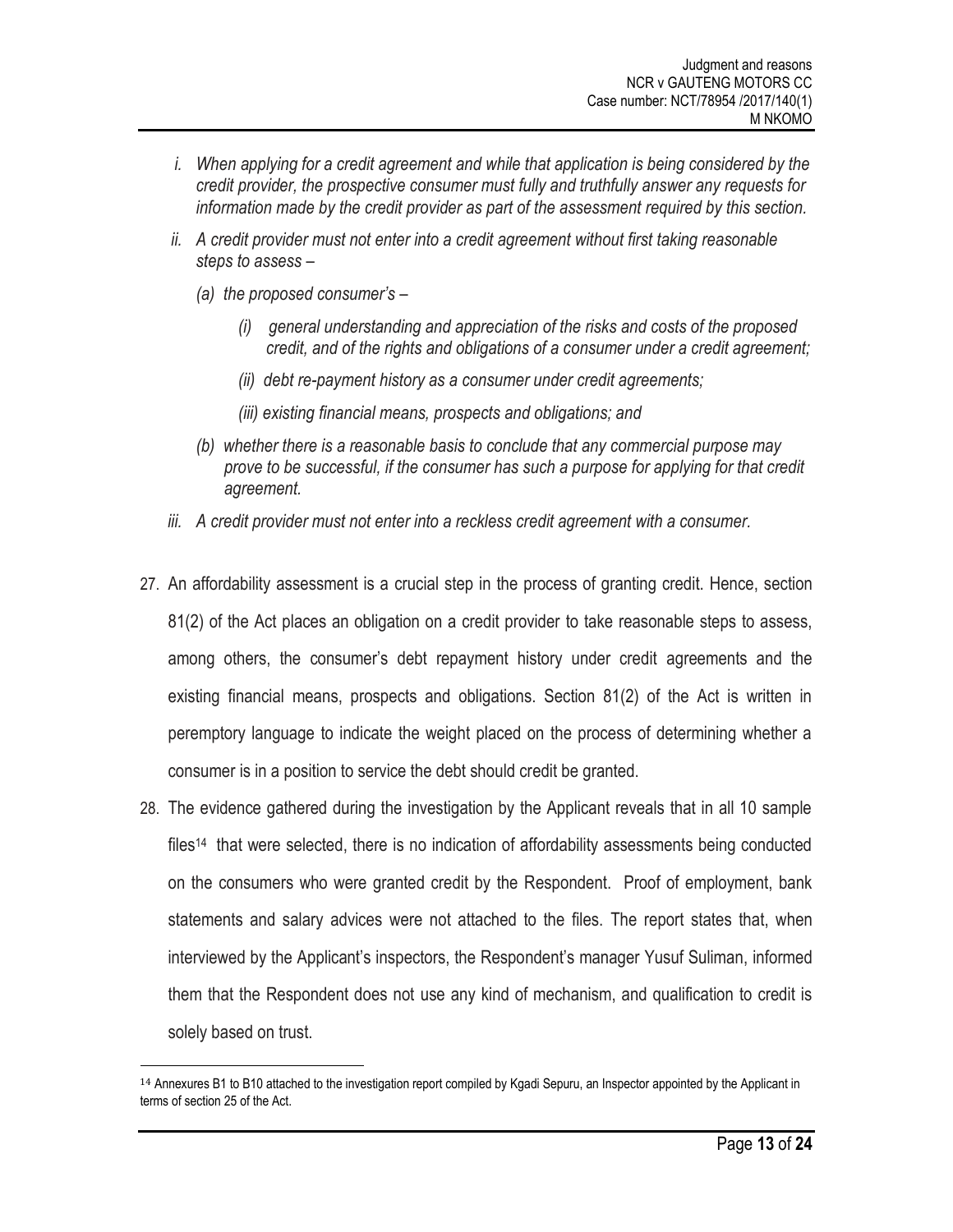- 29. Whilst section 82(1) of the Act allows a credit provider to determine for itself any evaluative mechanism to be used for conducting affordability assessments, any such mechanism or procedure should result in a fair and objective assessment. For a mechanism or procedure to result in a fair and objective assessment in accordance with section 81 of the Act, it should evaluate, among others, the following:
	- (a) the consumer's debt repayment history;
	- (b) existing financial means and prospects; and
	- (c) the consumer's financial obligations.
- 30. There is no indication that the Respondent enquired into the consumers' debt repayment history. Insofar as existing financial means and prospects are concerned, the Respondent relies on the trust it has with the consumer regarding the consumer's income and expenditure. This approach contravenes the provisions of the Act.
- 31. The NCA requires the Respondent to ensure that it uses reasonable and objective measures to assess the consumer's credit worthiness. It is clear that in order to ascertain whether reckless lending occurred, a fair and objective measure must be used. A salary advice and bank statement show the consumer's existing financial means, prospects and obligations, whilst credit bureau records show a consumer's debt repayment history. This is the same information required in terms of section 81(2) of the Act, although there is no provision prescribing how to assess same.
- 32. The enquiry on affordability should consider the factors in section 81 (2) of the Act as a conspectus and in a fair and objective manner before coming to a determination as to whether a particular consumer will afford the loan being applied for. Against this background, the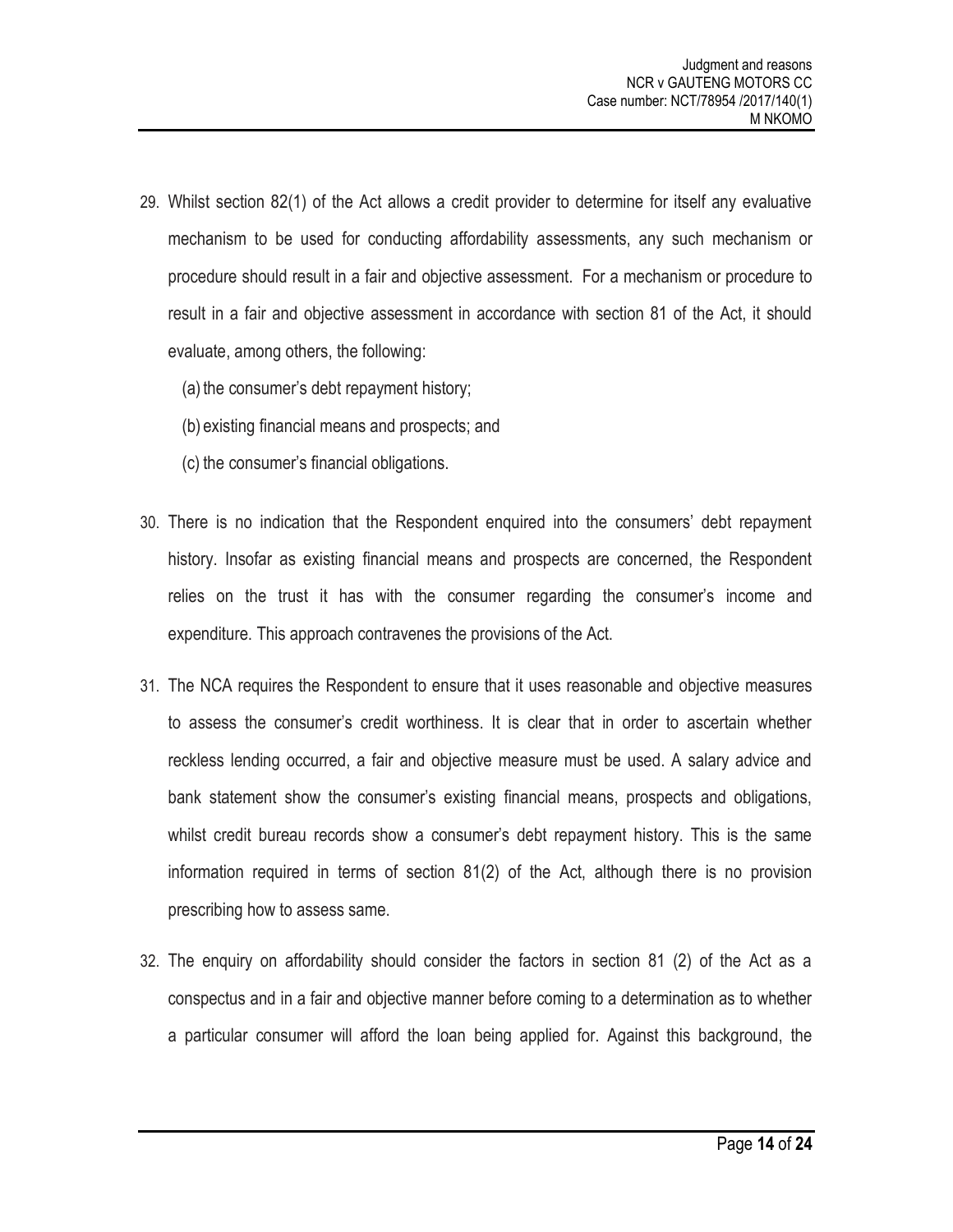Tribunal finds the Respondent did not conduct affordability assessments before entering into credit agreements.

33. Should a credit provider fail to conduct an assessment as contemplated in section 81(2) of the Act the resultant credit agreement entered into with a consumer is regarded as reckless in terms of section 80 of the Act.

# **Charging Consumers Interest in Excess of the Maximum Rate Allowed by the Act**

34. At the hearing, the Applicant decided to abandon this charge. The Tribunal will therefore not rule on this charge.

#### **Contraventions Relating to the Cost of Credit**

- 35. The Respondent charges consumers extra charges in respect of the Hire Purchase contract attached to the credit agreements, without disclosing the exact nature of said charges. The extra charges in the amount of R1 747.16 and R6 291.20 are evident from Annexures B1 and B5 to the investigation report<sup>15</sup>. The complainant, whose complaint triggered the investigation conducted by the Applicant, was charged extra charges in the amount of  $R8$  070.28, as apparent from page 56 of the bundle submitted to the Tribunal.
- 36. Sections 101 and 102 of the Act read with Regulation 31 (2)(c) describe the fees and charges that may appear in credit agreements. The Act does not provide for any exceptions to the fees and/or charges which can be levied, and there is no provision for 'extra charges' in the Act. Any fee on a credit agreement which is not in accordance with what is described in the Act would be deemed unlawful.

<sup>15</sup> See Annexures attached to Annexure JP5 being the Investigation Report compiled by Kgadi Sepuru, an Inspector appointed by the Applicant in terms of section 25 of the Act.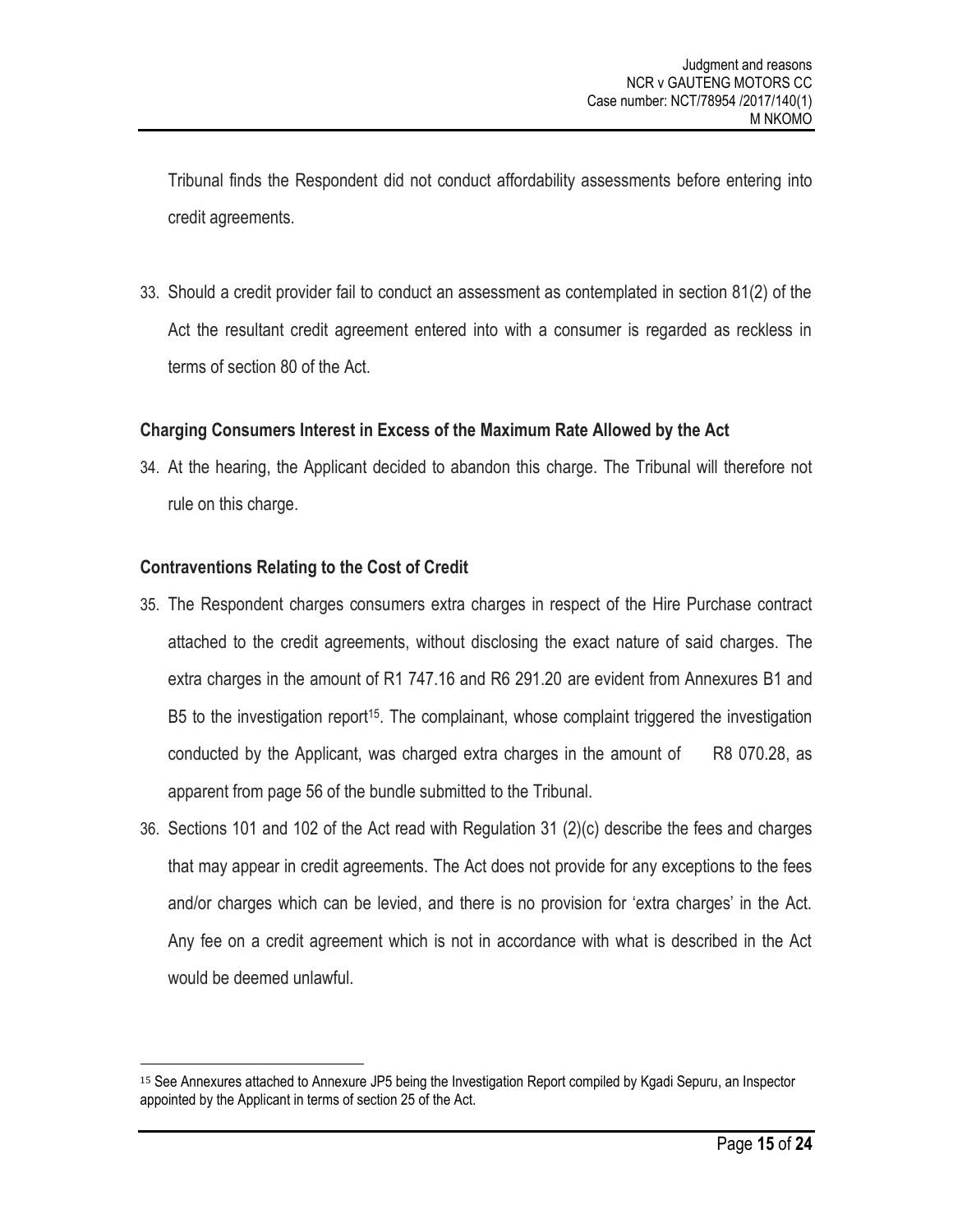37. The Tribunal therefore finds that by levying the extra charges in respect of the Hire Purchase contract attached to the Respondent's credit agreements, the Respondent has contravened section 101 of the Act, read with section 102 and Regulation 31(2) (c) of the Act.

#### **Unlawful Provision**

- 38. Section 90 (2) (b) (i), (ii) and (iii) of the Act states as follows:
	- *(2) A provision of a credit agreement is unlawful if-*
	- *(a) …*
	- *(b) it directly or indirectly purports to-*
	- *(i) waive or deprive a consumer of a right set out in this Act;*
	- *(ii) avoid a credit provider's obligation or duty in terms of this Act;*
	- *(iii) set aside or override the effect of any provision of the Act.*
- 39. Section 90 (2) (k) (iii) of the Act states as follows:

*A provision of a credit agreement is unlawful if it expresses, on behalf of a consumer an undertaking to sign in advance any documentation relating to enforce of the agreement, irrespective of whether such documentation is complete or incomplete at the time it is signed.*

40. Section 91 of the Act states:

*A credit provider must not-*

- *(a) Directly or indirectly require or induce a consumer to enter into a supplementary*  agreement, or sign any document, that contains a provision that would be unlawful if it *were included in a credit agreement.*
- 41. Paragraph 4.11 of the Respondent's credit agreement makes provision to waive all exceptions which may not be waived in terms of the Act.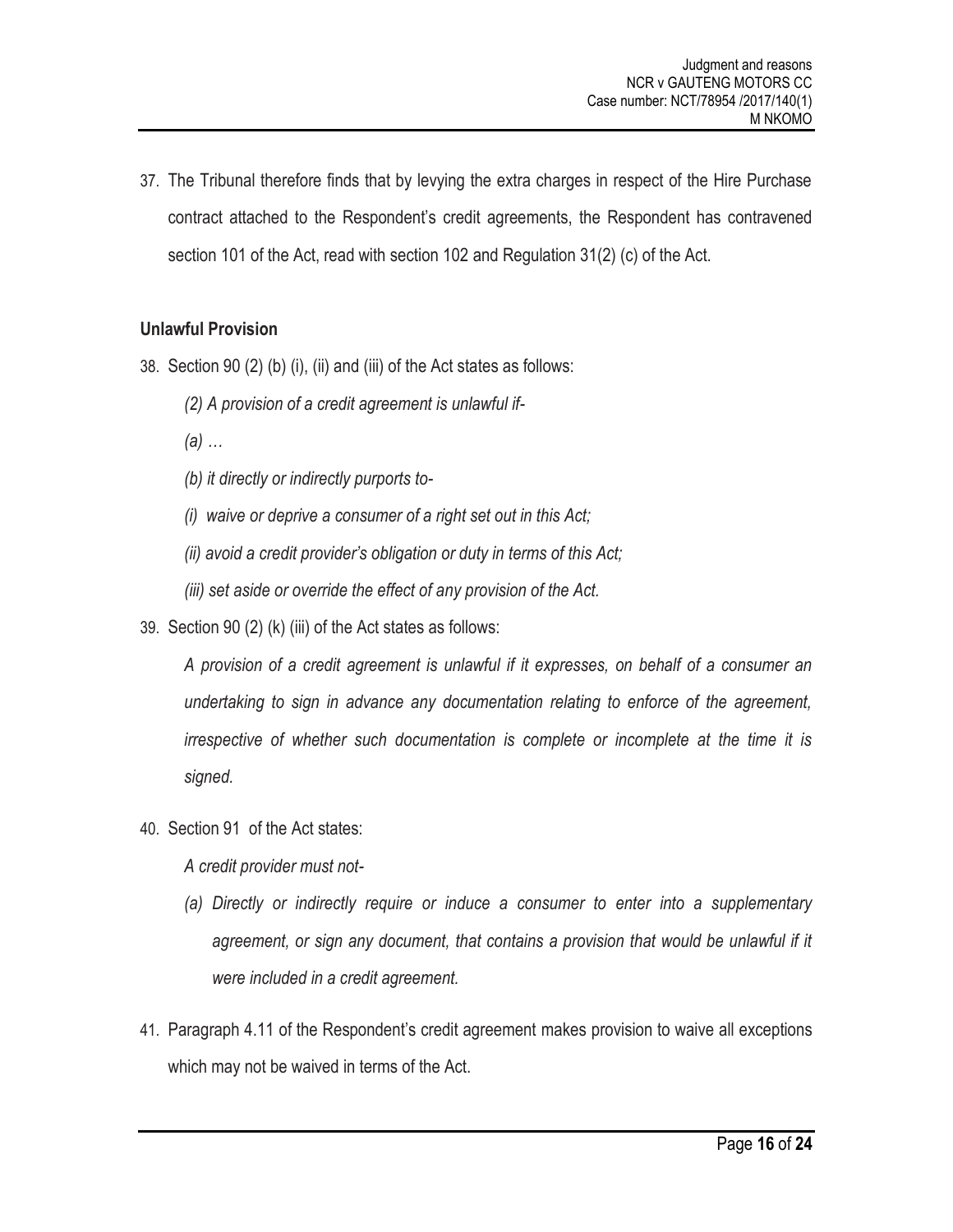42. The Tribunal therefore finds that that the credit agreements which the Respondent enters into with consumers contain an unlawful provision, which has the effect of waiving all exceptions and accordingly constitutes a contravention of section 91 read with section 90(2)( c) and Regulation 32 of the Act.

# **Prohibited Debt Enforcement Practices**

- 43. Section 133 (1) and (2) of the Act states that
	- *(1) A credit provider must not –*
		- *(a) Make use of any document, number or instrument referred to in section 90(2)(i) when collecting on or enforcing a credit agreement, or*
		- *(b) Direct or permit any other person to do anything contemplated in this subsection on behalf, or as an agent, of the credit provider.*
		- *(2) When collecting money owed by a consumer under a credit agreement or when seeking to enforce a credit agreement, a credit provider must no use, or rely on, or permit any person to use or rely on, any document, instrument or contract provision referred to in section 90(2) (i).*
- 44. The evidence <sup>16</sup> before the Tribunal reveals that the Complainant entered into a credit agreement with the Respondent for the purchase of a vehicle with a purchase price of R142 450.00 (one hundred and forty two thousand and four hundred fifty rand). The complainant paid a deposit of R96 200.00 (ninety six thousand two hundred rand), and elected to pay off the balance of R42 441.80 (forty two thousand four hundred and forty four rand and eighty cents), which was inclusive of extra charges and the cost of the vehicle tracking system, by way of 36 monthly instalments of R1 713.20 (one thousand seven hundred and thirteen rand and twenty cents). According to paragraph 9 of the investigation report compiled by the

<sup>16</sup> Page 56 of the bundle of documents submitted to the Tribunal.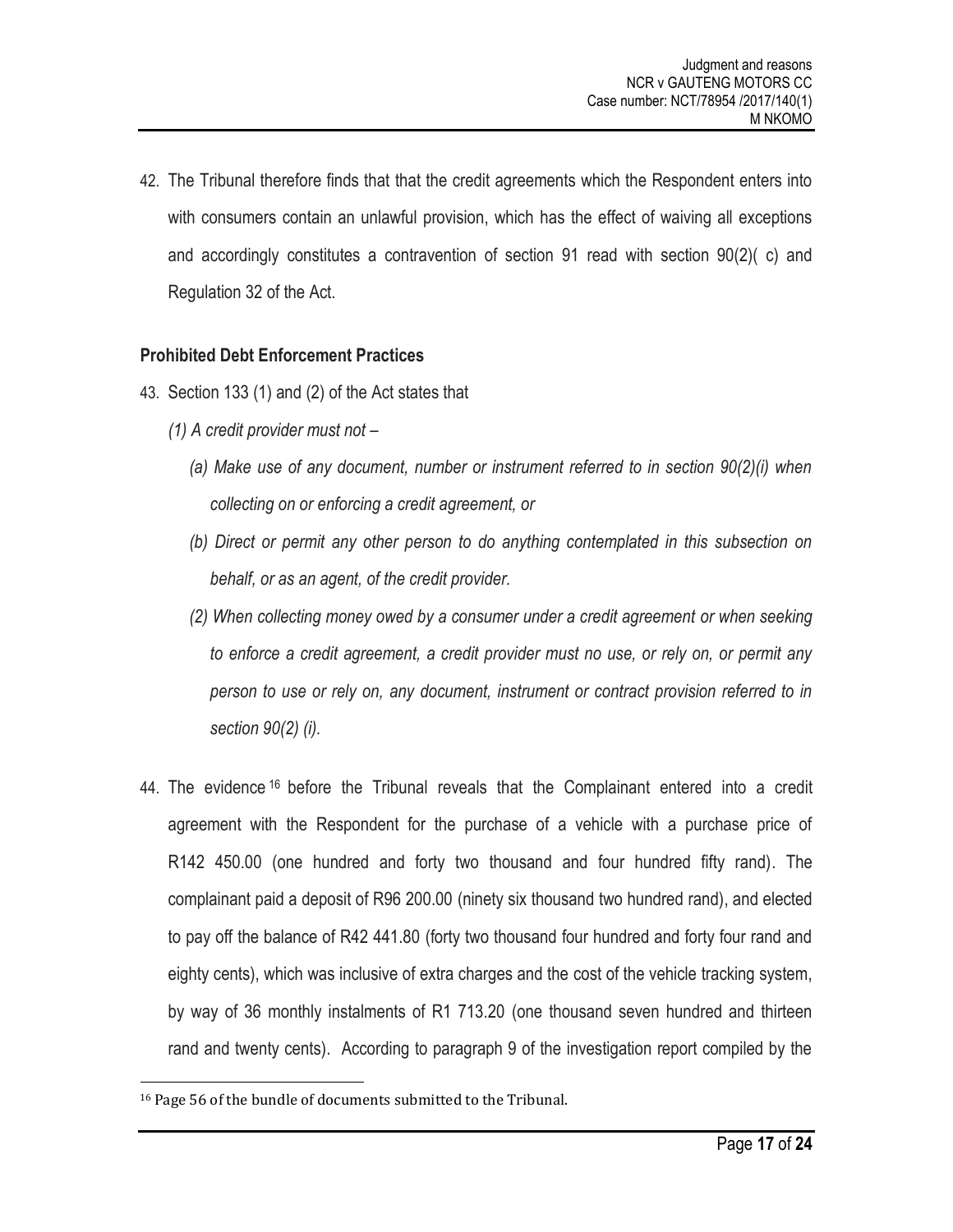Applicant, the Respondent confirmed that when the complainant defaulted on payments, the Respondent issued a notice in terms of section 11 of the Credit Agreements Act, No 75 of 1980, which was repealed in terms of section 172(4) of the Act.

- 45. Although the Respondent informed the Applicant that the complainant voluntarily surrendered his vehicle, it can be deduced from the correspondences the complainant sent to the respondent that the Respondent arranged a recovery company to repossess the vehicle without the complainant's consent. There is no evidence of the Complainant having voluntarily surrendered his vehicle in accordance with section 127 of the NCA or that the Respondent followed any of the required procedures set out in the section.
- 46. The Tribunal finds that the Respondent's debt enforcement procedures failed to apply the required procedures before debt enforcement. This failure to apply the required procedures before debt enforcement is a contravention of section 129 read with section 130 of the Act.

# **Prescription**

- 47. Although it is trite in law that prescription can only be raised by the parties in a matter<sup>17</sup>, the Tribunal has inquisitorial powers, and can take steps to ensure that all relevant facts are place before it. The Tribunal therefore requested the Applicant to address it regarding the application of prescription to the charges against the Respondent.
- 48. Since the prescription applicable to this matter is provided for in section 166 of the Act, it is not necessary to invoke the provisions of the Prescription Act, No 68 of 1969.
- 49. It is common cause that the complaint before the Applicant was initiated during 2014. The Applicant's investigation focussed on agreements which were entered into from 2011 to 2014.
- 50.Section 166 of the Act provides for prescription as follows:

# *166 Limitation of bringing action*

l <sup>17</sup> Section 17(1) of the Prescription Act No. 68 of 1969 provides that: "A court shall not of its own motion take notice of prescription". However, in terms of section 17(2) a court may allow a litigant to raise the defense of prescription at any stage of the proceedings.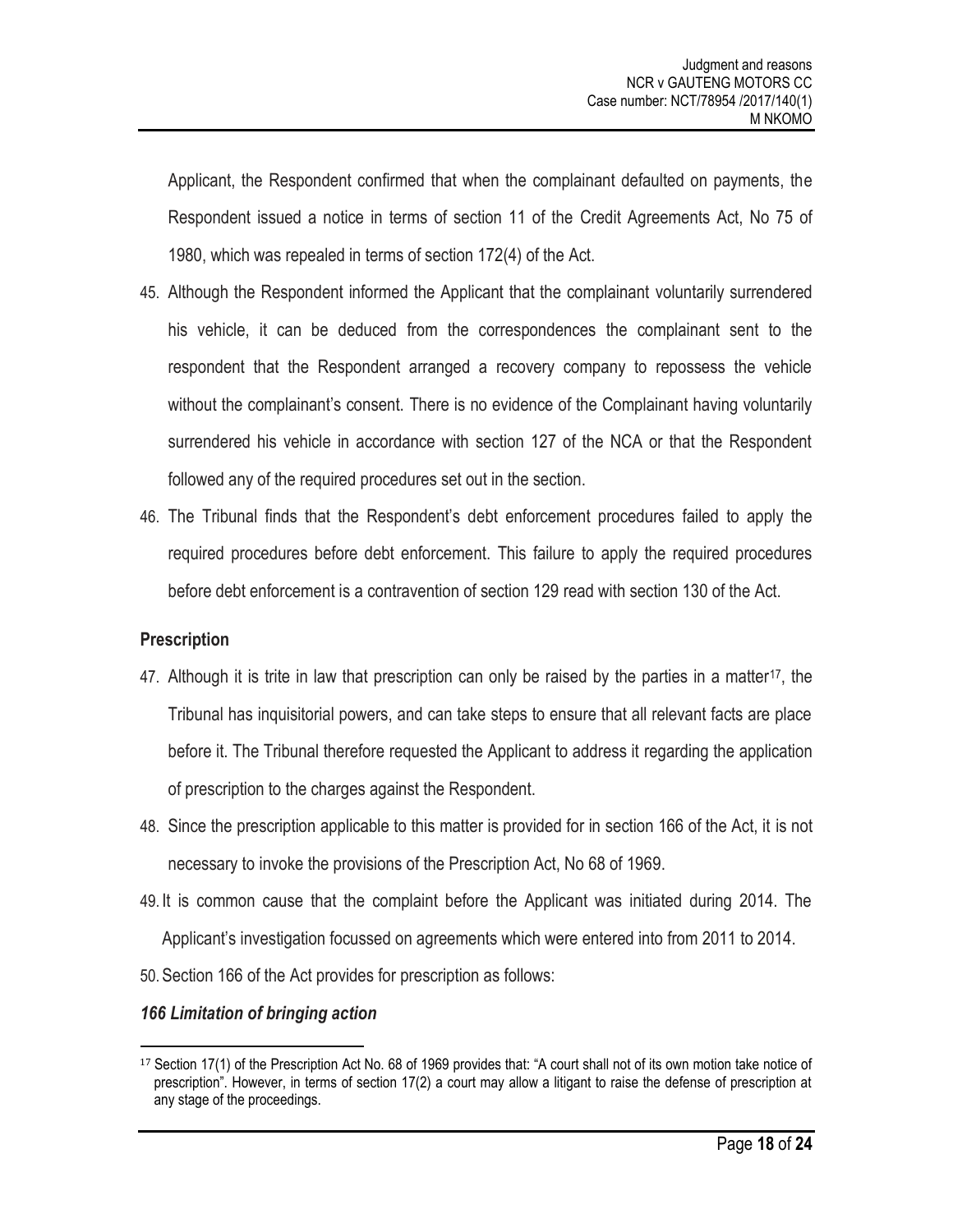- *(1) A complainant in terms of this Act may not be referred or made to the Tribunal or to a consumer court more than three years after-*
	- *(a) the act or omission that is the cause of the complaint; or*
	- *(b) in the case of a course or conduct or continuing practice, the date that the conduct or practice ceased.*
- 51. *Prima facie*, it would appear that the Applicant's investigation relied on credit agreements which have prescribed. However, when an analysis is done on the credit agreements, it is clear that not all those investigated by the Applicant had prescribed. Three credit agreements (Annexures B3, B7 and B10) out of the ten sample files selected by the Applicant during its investigation were still active at the time of the investigation. The instalments of these three agreements were ending in June 2016, February 2016 and May 2015 respectively. The credit agreements were therefore still active within three years before the matter was referred to the Tribunal. The conduct by the Respondent is therefore still continuing.
- 52. The Tribunal therefore finds that the prohibited conduct is still continuing and has not prescribed.

# **CONCLUSION**

53. The Tribunal accordingly finds that the Respondent's contravention of section 81(2) and (3), section 101 (1) and section 91(a) read with section 90(2) (c) and Regulation 32, and section 129 read with section 130 of the Act and the National Credit Regulations is declared to be prohibited conduct.

# **CONSIDERATION OF ORDERS PRAYED FOR**

54.Once prohibited conduct has been established, it is incumbent upon the Tribunal to make an appropriate order as empowered by section 150 of the Act which states as follows: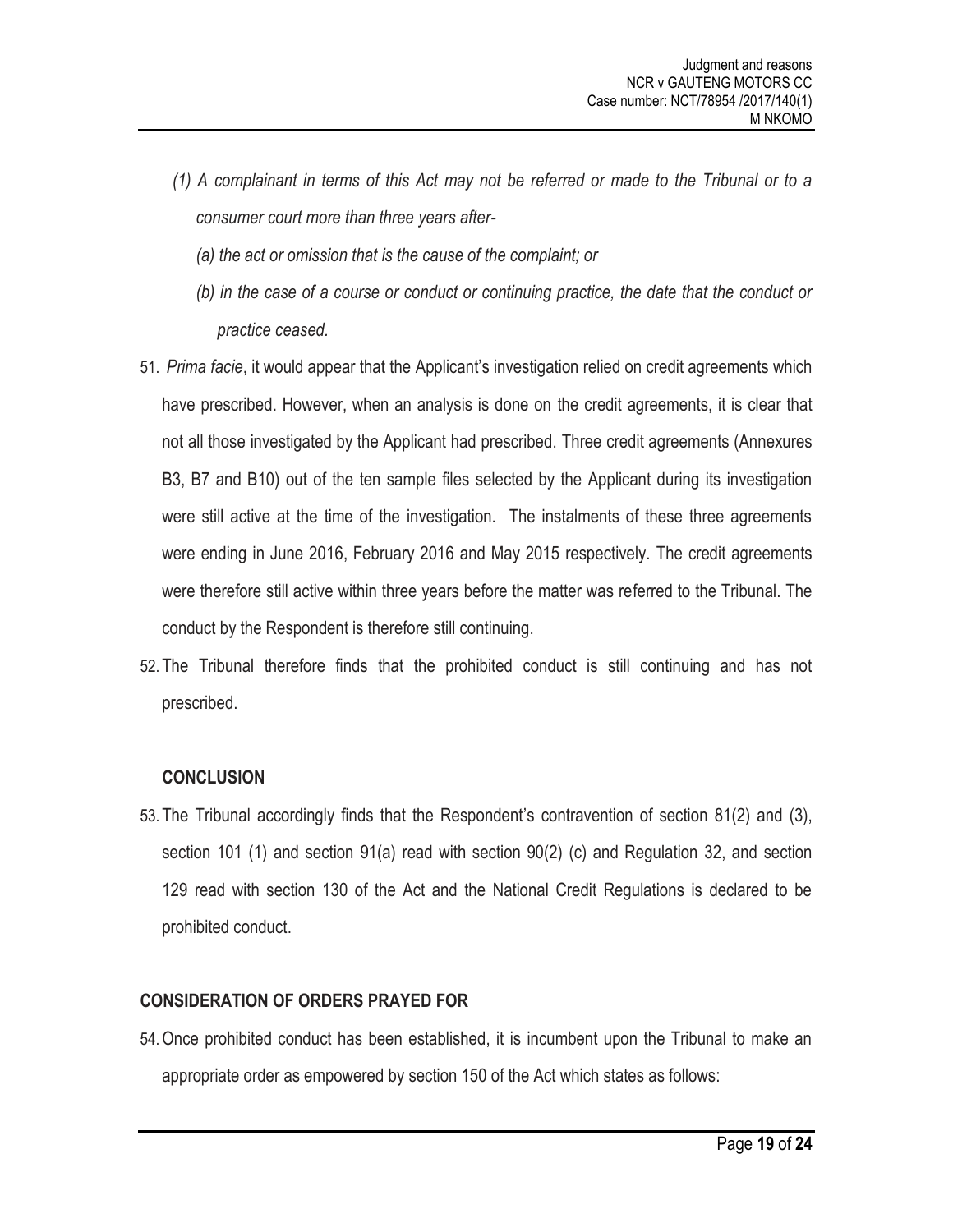# "*(150) Orders of the Tribunal*

*In addition to its other powers in terms of this Act, the Tribunal may make an appropriate order in relation to prohibited conduct or required conduct in terms of this Act, including –*

- *(a) declaring conduct to be prohibited in terms of this Act;*
- *(b) interdicting any prohibited conduct;*
- *(c) imposing an administrative fine in terms of section 151, with or without the addition of any other order in terms of this section;*
- *(d) confirming a consent agreement in terms of this Act as an order of the Tribunal;*
- *(e) condoning any non-compliance of its rules and procedures on good cause shown;*
- *(f) confirming an order against an unregistered person to cease engaging in any activity that is required to be registered in terms of this Act;*
- *(g) suspending or cancelling the registrant's registration, subject to section 57(2) and (3);*
- *(h) requiring repayment to the consumer of any excess amount charged, together with interest at the rate set out in the agreement; or*
- *(i) any other appropriate order required to give effect to a right, as contemplated in this Act."*

# **Administrative penalty**

.

- 55. Section 151 (3) of the Act provides that in considering the imposition of an administrative fine, certain factors must be considered by the Tribunal.
- 56. Discussed below is an analysis of whether the Tribunal may impose an administrative fine in this matter. This requires the Tribunal to interpret the Act in a manner that "*gives effect to the purpose set out in section 3*". In summary, Section 3 of the Act aims to promote and advance the social and economic welfare of South Africans, to promote a fair, transparent, competitive, sustainable, responsible, efficient, effective and accessible credit market.

*The nature, duration, gravity and extent of the contravention*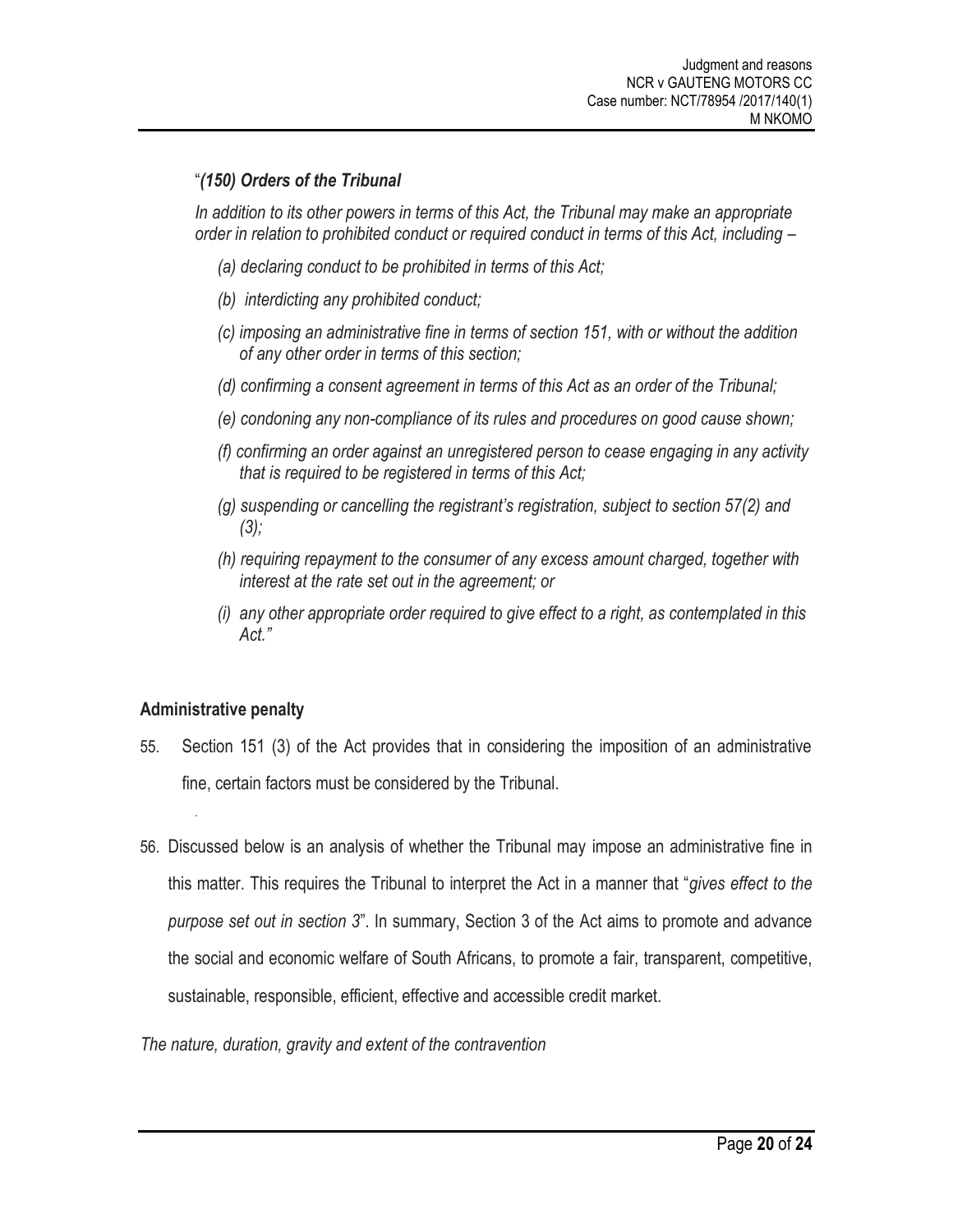- 56.1. The Applicant argues that based on a sample of files extracted from the records of the Respondent, and the nature and extent of the contraventions from the batch, warrant action against the Respondent. The granting reckless credit by the Respondent goes against the stated purpose of the Act, namely, to combat reckless credit granting and to prevent over indebtedness. When looked at from the degree of culpability of the Respondent and the harmfulness of the conduct, the Applicant makes out a case that the gravity and extent of the contravention warrants a high administrative fine.
- 56.2. The investigation by the Applicant revealed that the Respondent has been engaged in this conduct since 2012 at least and continued for many years thereafter.
- 56.3. The Respondent's conduct displays a callous and total disregard for the provision of the Act.

#### *Loss or damage suffered as a result of the contravention*

56.4. With respect to the loss and damage suffered, the Respondent charges 'extra charges' which are not disclosed to consumers, thereby denying consumers the information necessary for them to make informed choices. In the circumstances, consumers get charged fees that are impermissible. Consumers are further exposed to enforcement practices that are not in line with the provisions set out in section 129 of the Act.

# *The level of profit derived from the contravention*

- 56.5. The level of profit derived from the contravention positively correlates with the extra charges charged and the loss suffered by consumers.
- 56.6. As profit implies that costs can be deducted from income, there is no additional information before the Tribunal to enable a calculation of the level of profit derived.
- *The behaviour of the respondent and degree of cooperation*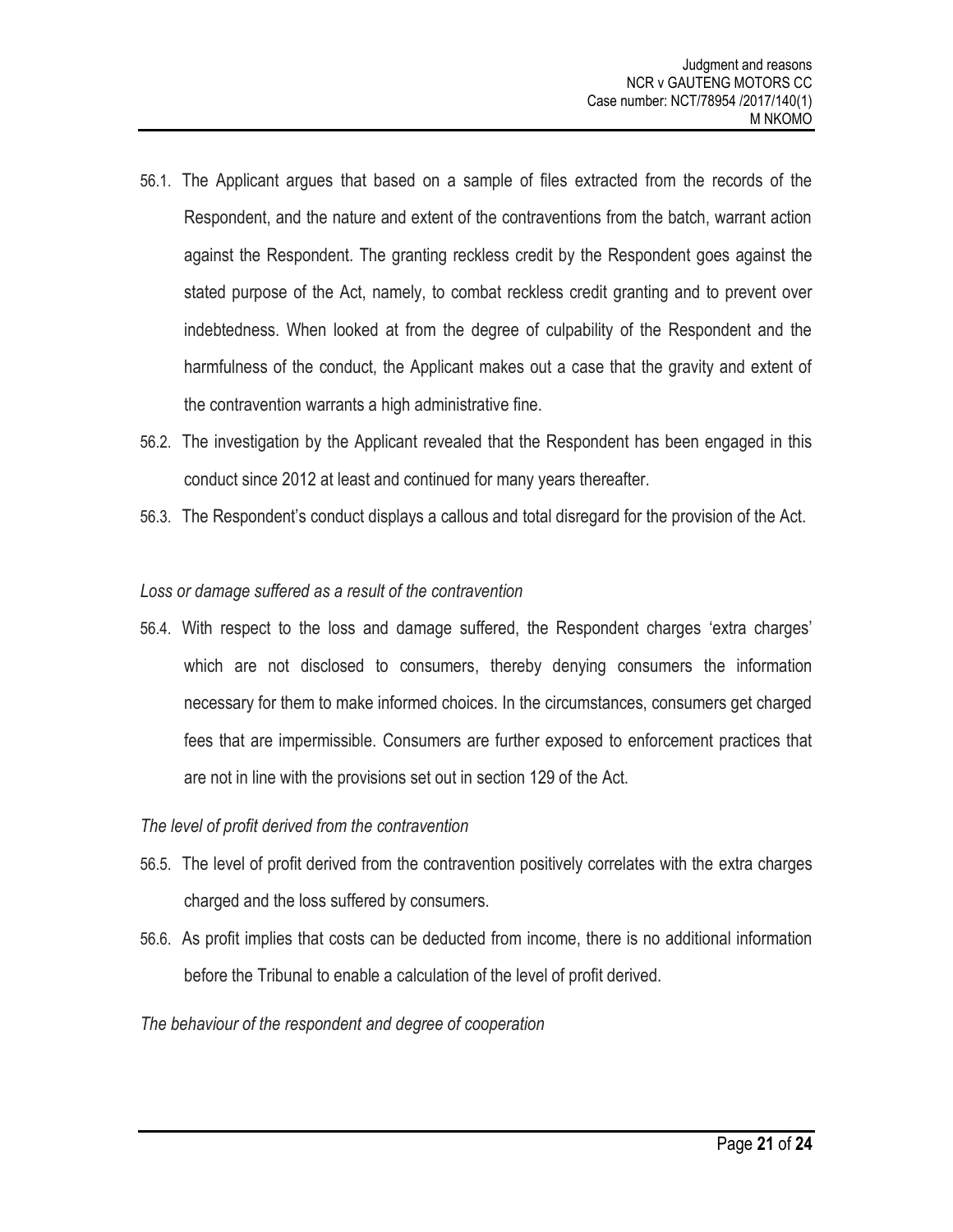56.7. The Applicant submitted that the Respondent is a first time offender and cooperated with the investigation. The Respondent has also since registered as a credit provider. This should count in the Respondent's favour.

#### *Prior contraventions committed by the Respondent*

- 56.8. Other than the Respondent being found by this Tribunal to be in contravention of the Act, there is no further evidence of any additional contraventions having been placed before the Tribunal. However, the duration of the contraventions show that the conduct of the Respondent has been going on for a substantial period prior to the investigation.
- 57. According to the Applicant, the gravity of the contraventions committed by the Respondent justifies the Applicant's prayer to have an administrative fine imposed by the Tribunal.
- 58. The Tribunal has a responsibility to ensure that it levies an administrative fine that acts as a deterrent not only to the Respondent but other credit providers as well.
- 59. In *NCR v Werlan Cash Loans t/a Lebathu Finance*<sup>18</sup> the Tribunal held that where the Applicant did not put any evidence before the Tribunal on the Respondent's annual turnover because it did not have such accurate information, the Tribunal can impose an administrative fine not greater than or equal to R1 000 000 (one million rand), in accordance with section 151 (2) (b) of the Act. The Tribunal found the Respondent to have engaged in prohibited conduct in the *Werlan* matter, and imposed an administrative penalty.
- 60. In the light of the above factors, The Tribunal is of the view that the factors operated in aggravation of the Respondent's conduct. The imposition of an administrative fine is appropriate in the circumstances having regard to the submissions made by the Applicant. It

l

<sup>18</sup> NCT/3887/2012/57(1)(P)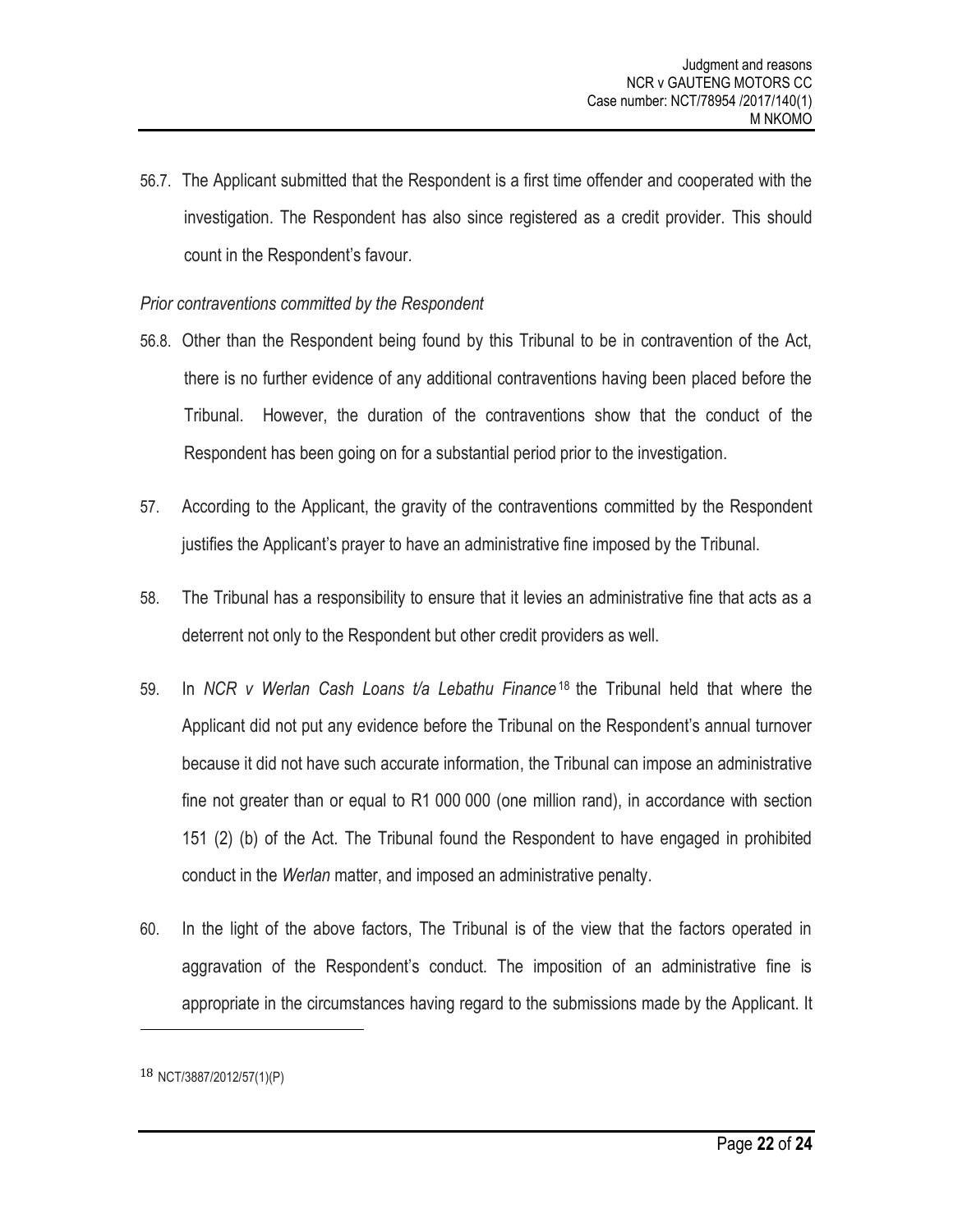is however, also appropriate that the Tribunal also takes into account any evidence in mitigation. This relates to the conduct of the Respondent, and the fact that the Respondent has subsequently applied for and is registered as a credit provider.

- 61. On the conspectus of the above, the Tribunal views the imposition of an administrative fine of R800 000 (eight hundred thousand rand) appropriate. This reflects the seriousness with which the Tribunal views this type of prohibited conduct and the disregard for the Act and for consumers' rights by the Respondent.
- 62. The Applicant has not requested an order that an audit be done on the Respondent's credit agreements. The Tribunal will therefore not make any order in this regard.

# **CONCLUSION**

- 63. The Tribunal has considered all the relevant submissions substantiating the Applicant's prayers in terms of section 140 of the Act. The Applicant's version of the alleged contraventions by the Respondent remains unopposed.
- 64. The Tribunal finds the Respondent to have engaged in prohibited conduct when it contravened relevant provisions of the Act, by engaging in reckless credit, charging extra charges without disclosing the nature thereof, and failing to adhere to lawful debt enforcement procedures.
- 65. The Applicant has made out a case for the Tribunal to consider the imposition of an administrative penalty due to the contraventions committed by the Respondent. The Tribunal is competent to decide on whether or not to impose a penalty in these circumstances,